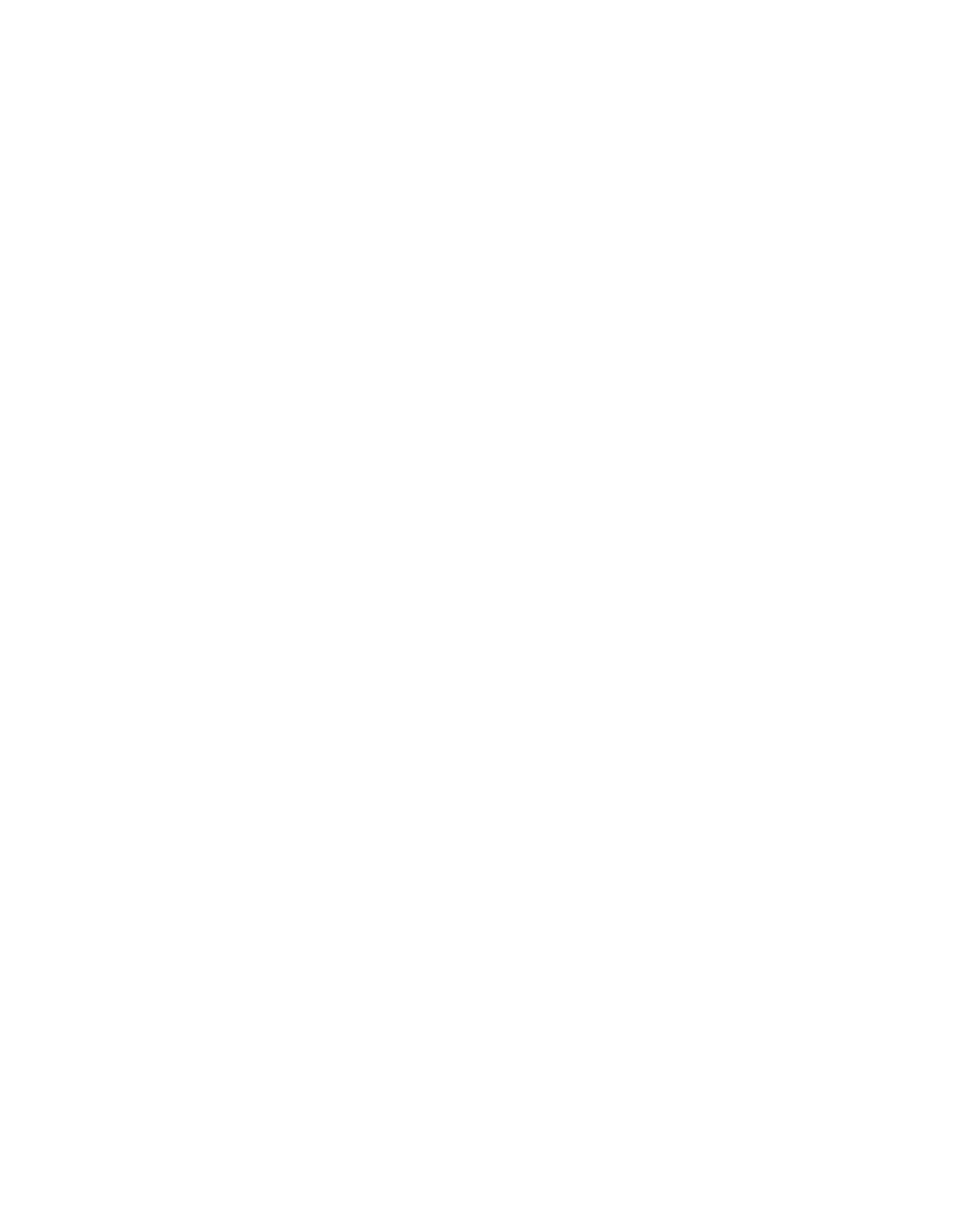# *2020 Annual Summary for the Applied Sciences Program Water Resources Application Area*

**Table of Contents**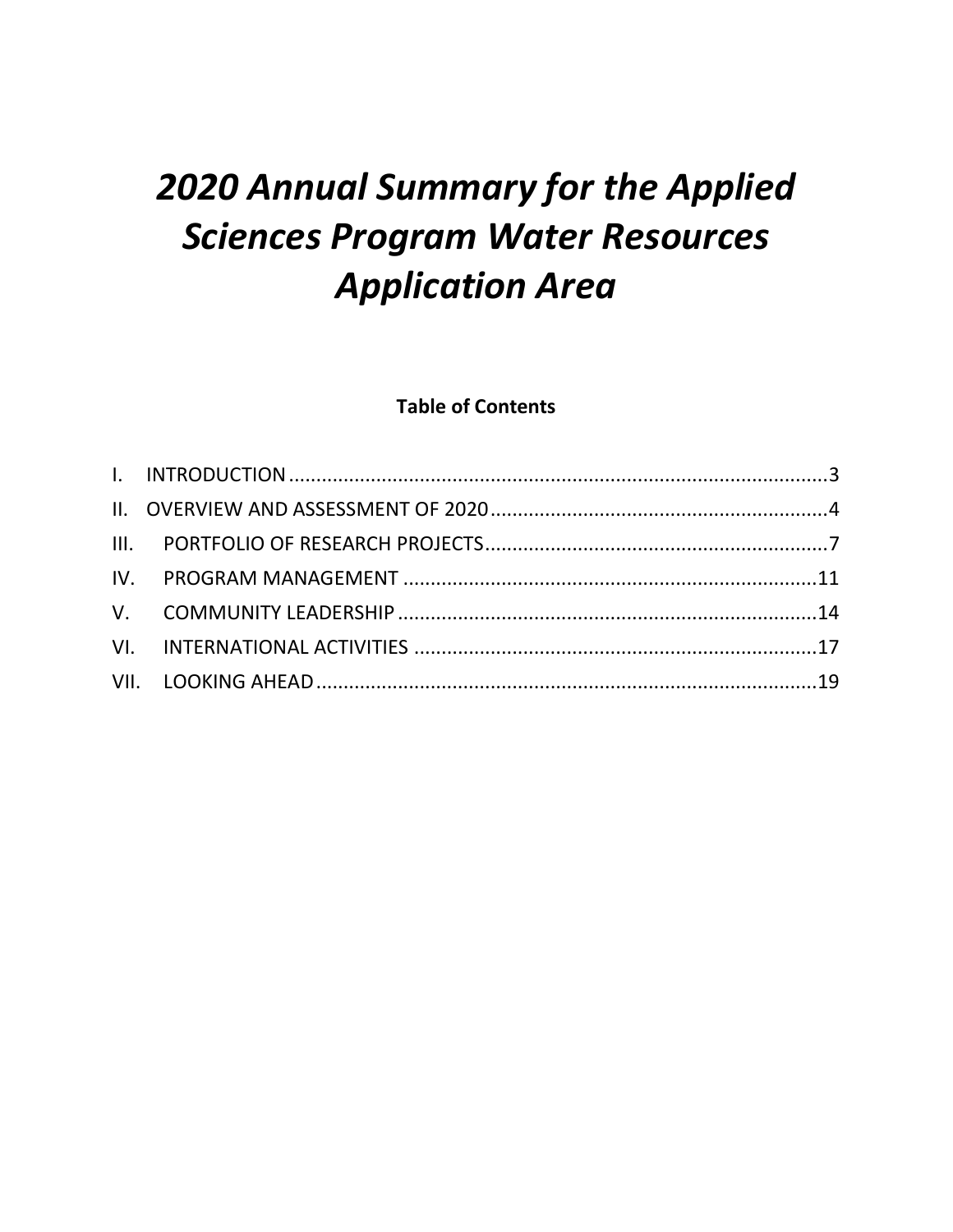#### **ACRONYM LIST**

| AGU              | American Geophysical Union                                          |  |  |
|------------------|---------------------------------------------------------------------|--|--|
| <b>AIRS</b>      | Atmospheric Infrared Sounder                                        |  |  |
| ARL              | <b>Application Readiness Levels</b>                                 |  |  |
| <b>ASCE</b>      | American Society of Civil Engineers                                 |  |  |
| <b>ASO</b>       | Airborne Snow Observatory                                           |  |  |
| <b>AWRA</b>      | American Water Resources Association                                |  |  |
| <b>AWWA</b>      | American Water Works Association                                    |  |  |
| CA-DWR           | <b>California Department of Water Resources</b>                     |  |  |
| <b>CASMA</b>     | Crop Condition and Soil Moisture Analytics                          |  |  |
| <b>CDWR</b>      | <b>California Department of Water Resources</b>                     |  |  |
| <b>CEOS</b>      | <b>Committee on Earth Observation Satellites</b>                    |  |  |
| <b>CRB</b>       | Columbia River Basin                                                |  |  |
| <b>DRI</b>       | Desert Research Institute                                           |  |  |
| <b>DSET</b>      | <b>Drought Severity Evaluation Tool</b>                             |  |  |
| <b>DWR</b>       | Department of Water Resources                                       |  |  |
| <b>ECOSTRESS</b> | ECOsystem Spaceborne Thermal Radiometer Experiment On Space Station |  |  |
| EO               | Earth observations                                                  |  |  |
| <b>EPA</b>       | <b>Environmental Protection Agency</b>                              |  |  |
| <b>ESI</b>       | <b>Evaporative Stress Index</b>                                     |  |  |
| <b>ETD</b>       | <b>Evapotranspiration Data</b>                                      |  |  |
| <b>EWRI</b>      | <b>Environmental Water Resources Institute</b>                      |  |  |
| FAS              | Foreign Agricultural Service                                        |  |  |
| <b>FINESST</b>   | Future Investigators In NASA Earth and Space Science and Technology |  |  |
| GCOS             | <b>Global Climate Observing System</b>                              |  |  |
| <b>GEO</b>       | Group On Earth Observations                                         |  |  |
| <b>GEOGLAM</b>   | Group on Earth Observations Global Agricultural Monitoring          |  |  |
| <b>GEOGIOWS</b>  | Group On Earth Observations Global Water Sustainability             |  |  |
| GIS              | Geographic Information System                                       |  |  |
| <b>GPM</b>       | <b>Global Precipitation Measurement</b>                             |  |  |
| GRACE-FO         | Gravity Recovery And Climate Experiment Follow-On                   |  |  |
| <b>GREALM</b>    | <b>Global Reservoirs and Lakes Monitor</b>                          |  |  |
| ICESAT-2         | Ice, Cloud and land Elevation Satellite-2                           |  |  |
| <b>IMERG</b>     | Integrated Multi-satellitE Retrievals for GPM                       |  |  |
| <b>ISAT</b>      | <b>IWWG Science And Applications Team</b>                           |  |  |
| <b>ISRO</b>      | Indian Space Research Organisation                                  |  |  |
| <b>IWWG</b>      | <b>Interagency Water Working Group</b>                              |  |  |
| <b>JAWRA</b>     | Journal of American Water Resources Association                     |  |  |
| <b>JPL</b>       | Jet Propulsion Laboratory                                           |  |  |
| <b>LIS</b>       | Land Information System                                             |  |  |
|                  |                                                                     |  |  |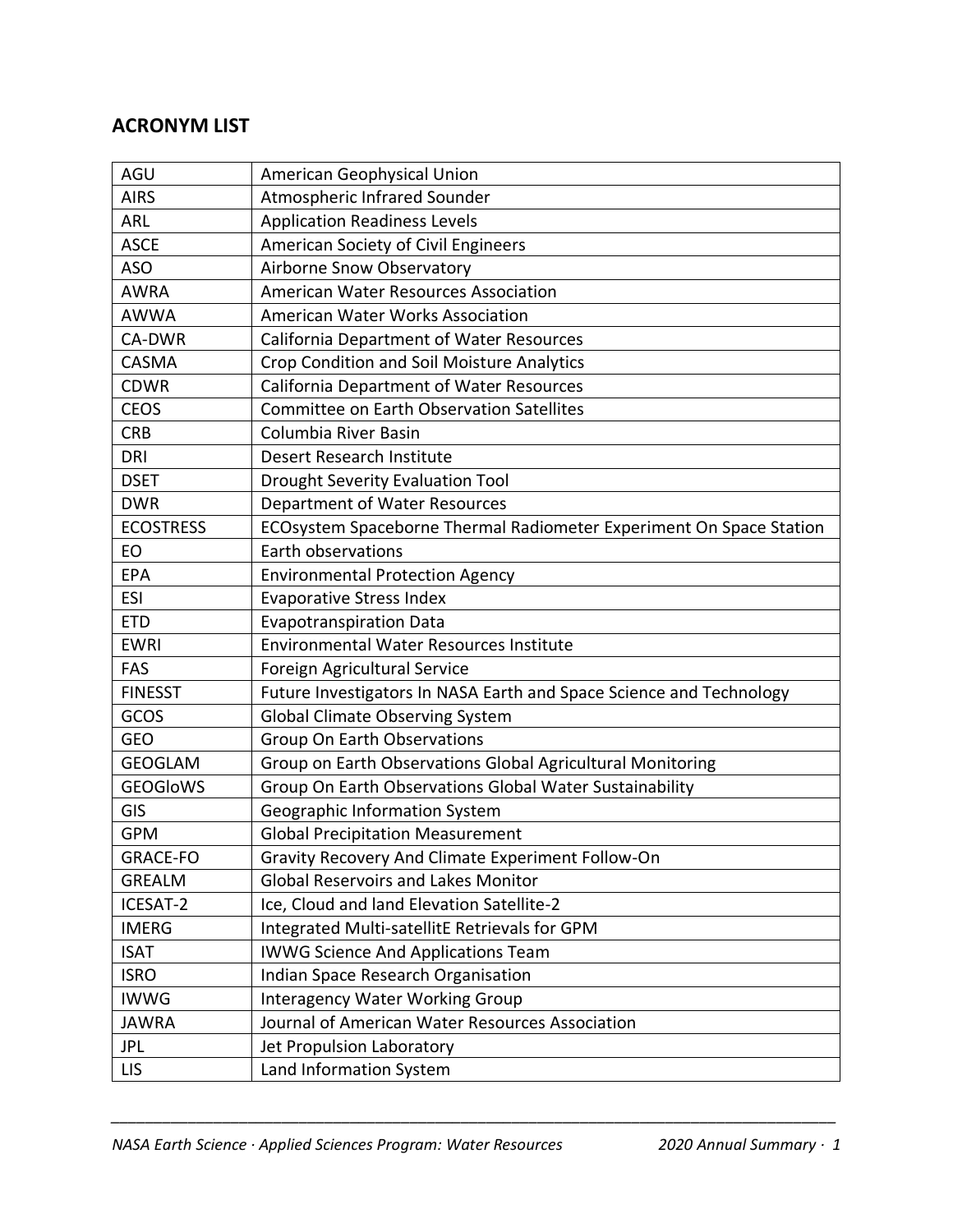| <b>LST</b>     | Land Surface Temperature                                        |  |  |
|----------------|-----------------------------------------------------------------|--|--|
| <b>MERRA</b>   | Modern-Era Retrospective analysis for Research and Applications |  |  |
| <b>MODDRFS</b> | MODIS Dust Radiative Forcing in Snow                            |  |  |
| <b>MODIS</b>   | Moderate Resolution Imaging Spectroradiometer                   |  |  |
| <b>MODSCAG</b> | <b>MODIS Snow-Covered Area and Grain size</b>                   |  |  |
| <b>NASA</b>    | National Aeronautics And Space Administration                   |  |  |
| <b>NASS</b>    | National Agricultural Statistics Service                        |  |  |
| <b>NIDIS</b>   | National Integrated Drought Information System                  |  |  |
| <b>NISAR</b>   | NASA-ISRO Synthetic Aperture Radar                              |  |  |
| <b>NLDAS</b>   | North American Land Data Assimilation System                    |  |  |
| <b>NNDWR</b>   | Nation Department of Water Resources                            |  |  |
| <b>NOAA</b>    | National Oceanic and Atmospheric Administration                 |  |  |
| <b>NWS</b>     | <b>National Weather Service</b>                                 |  |  |
| PI             | Principal Investigator                                          |  |  |
| <b>R2O</b>     | <b>Research to Operations</b>                                   |  |  |
| <b>ROSES</b>   | Research Opportunities in Space and Earth Sciences              |  |  |
| <b>SBG</b>     | <b>Surface Biology and Geology</b>                              |  |  |
| <b>SESR</b>    | Standardized Evaporative Stress Ratio                           |  |  |
| <b>SMAP</b>    | Soil Moisture Active Passive                                    |  |  |
| <b>SWE</b>     | Snow Water Equivalent                                           |  |  |
| SWOT           | Surface Water and Ocean Topography                              |  |  |
| TIR+MW         | <b>Thermal Infrared and Microwave</b>                           |  |  |
| <b>USACE</b>   | U.S. Army Corps of Engineers                                    |  |  |
| <b>USDA</b>    | U.S. Department of Agriculture                                  |  |  |
| <b>USGS</b>    | <b>United States Geological Survey</b>                          |  |  |
| <b>WGCV</b>    | Working Group on Calibration & Validation                       |  |  |
| <b>WRP</b>     | Water Resources Program                                         |  |  |
| <b>WWAO</b>    | <b>Western Water Applications Office</b>                        |  |  |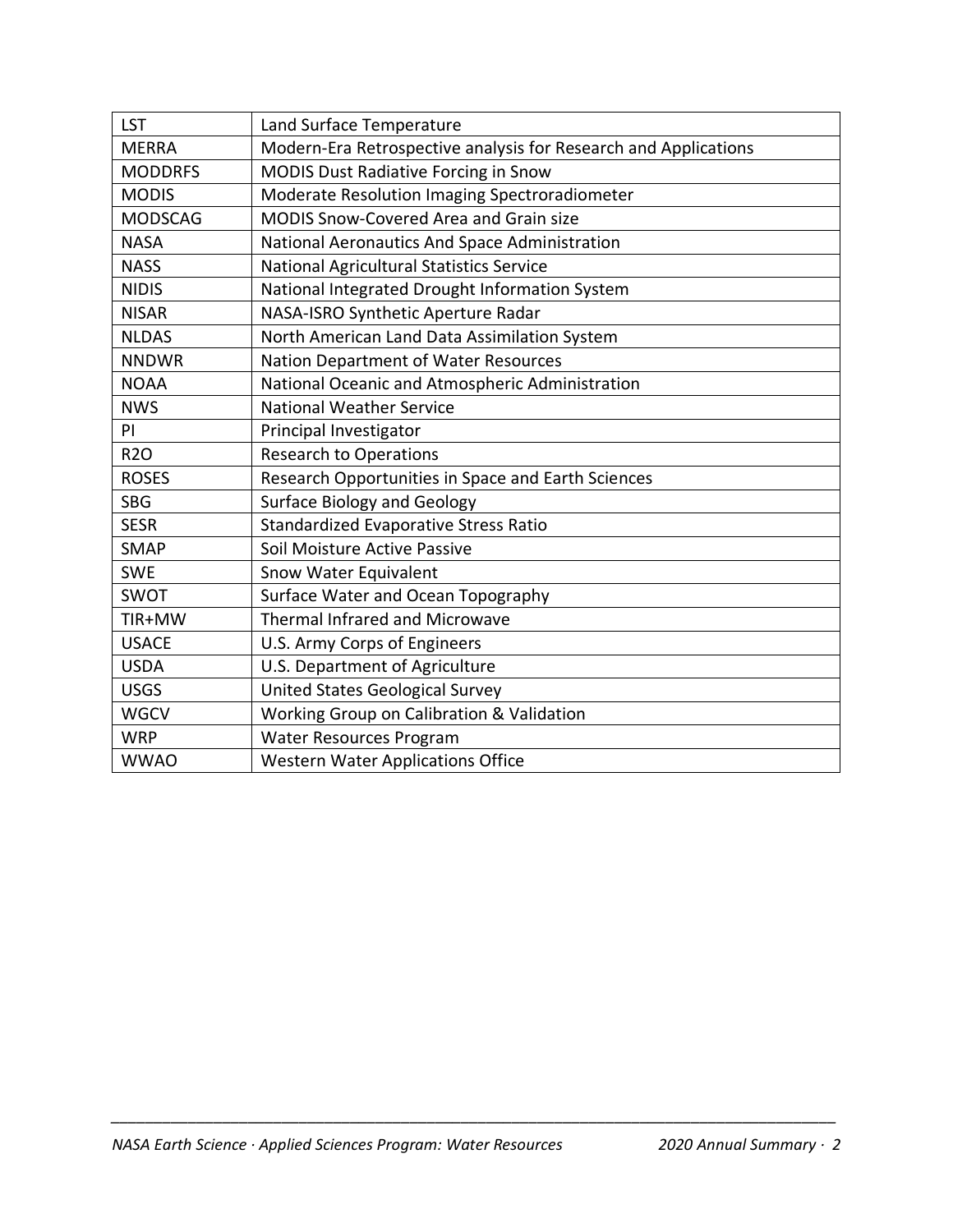## **I. INTRODUCTION**

<span id="page-4-0"></span>The Earth Science Division's Applied Sciences Program promotes efforts to discover and demonstrate innovative and practical uses of Earth observations. The program funds appliedscience research and applications projects to enable near-term uses of Earth observations, formulate new applications, integrate Earth observations and related products in practitioners' decision-making, and transfer the applications to stakeholders. The projects are carried out in partnership with public- and private-sector organizations to achieve sustained use and sustained benefits from Earth observations.

The Applied Sciences Program's applications themes are currently focused on five of the eight Societal Benefit Areas (SBAs) of the interagency Group on Earth Observations (GEO): Agriculture Disasters, Ecological Forecasting, Health (including Air Quality), and Water Resources.<sup>1</sup> The program assesses climate-related influences and impacts within each of these themes and includes crosscutting elements such as Capacity Building.

This annual summary highlights the accomplishments and management of the Water Resources application area throughout 2020.

#### *Water Resources*

The Applied Sciences Water Resources application area works to address the world's water management challenges. These water management challenges of today and tomorrow cannot be solved solely by Earth observations; however, Earth observations are essential to develop strategies to resolve these issues. NASA's leadership and expertise provide the unique ability to deliver Earth observations and the resulting Earth systems knowledge to water resource managers in the U.S. and across the globe.

The Water Resources application area currently supports a diverse range of projects addressing topics such as drought monitoring and mitigation, snow monitoring and runoff forecasting, water quality, soil moisture, groundwater change, and climatic and ecological impacts on water resources.

NASA's free and open exchange of Earth-observing data helps engage and improve integrated observation networks and enables national and multinational regional water cycle research and applications. Satellite and airborne observations and hydrometeorological models can be applied to enhance information from surface

 $1$  The eight USGEO SBAs are Agriculture, Disasters, Ecosystems, Energy, Health, Infrastructure & Transportation, Urban Sustainability, and Water.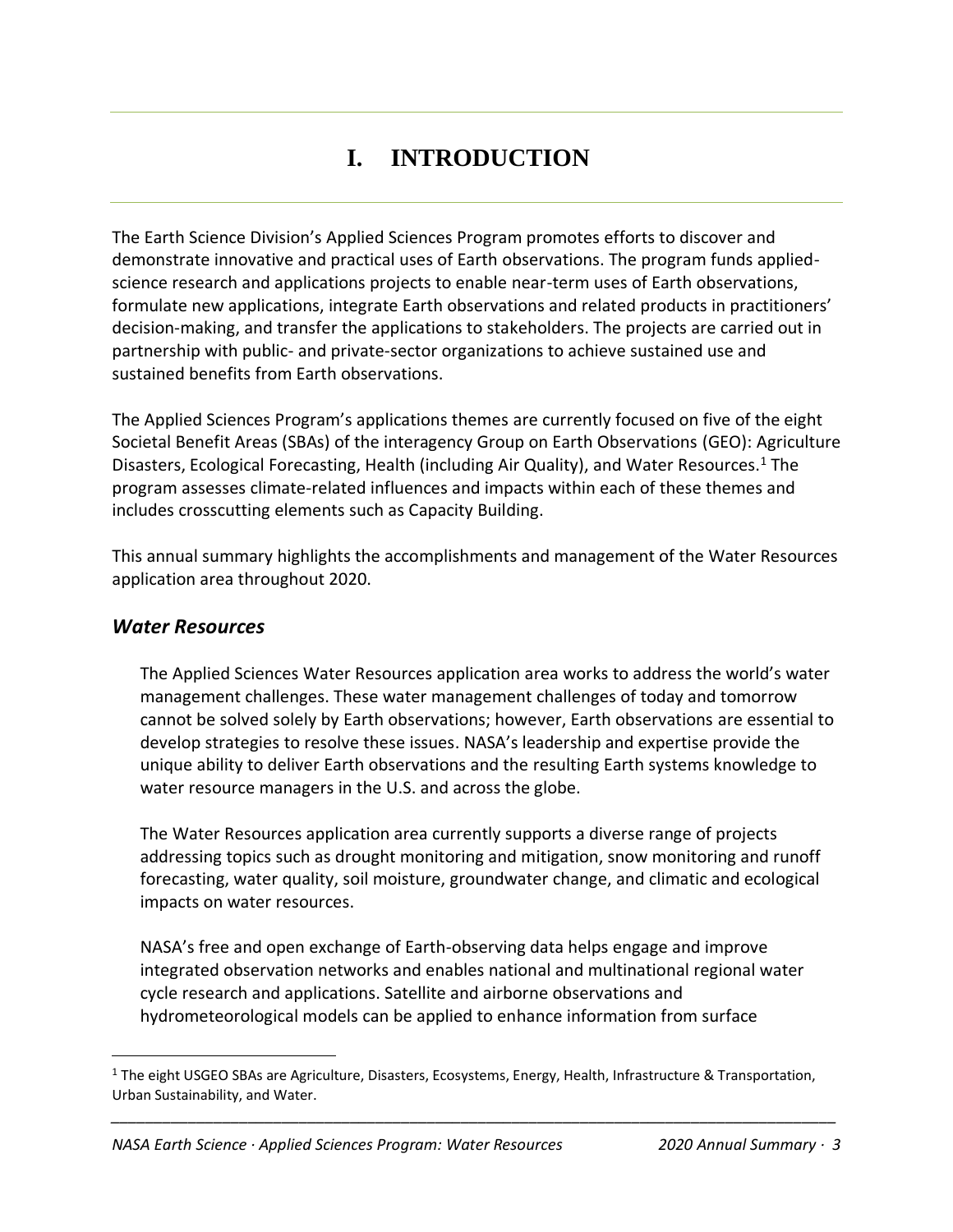observation networks, and the resulting models play a critical role in providing information on water resources—especially in data-sparse regions. NASA satellite and modeling products provide a huge volume of valuable water resources information extending back more than 50 years across a broad range of spatial (local-to-global) and temporal (hourlyto-decadal) scales. Many of these products are also available in near real-time (see *[https://earthdata.nasa.gov](https://earthdata.nasa.gov/)*).

The primary objective of NASA's Water Resources applications area is to discover, demonstrate, and transfer innovative uses and practical benefits of NASA's Earth science observations, research, and technologies for improved water management to the water resources management community. To accomplish this objective, NASA partners with a diverse range of organizations (e.g., federal agencies, universities, non-governmental organizations [NGOs], and industry) in the United States and internationally to ensure costeffective and beneficial solutions are provided to water resources managers.

#### *Western Water Applications Office (WWAO)*

The Applied Science Program's Water Resources application area includes the Western Water Applications Office (WWAO)—a NASA program based at the Jet Propulsion Laboratory in Pasadena, California. [WWAO's mission](https://wwao.jpl.nasa.gov/about/mission/) is to get NASA data, tools, and technology into the hands of water managers and decision-makers in the western U.S. It identifies what water managers in the west need, matches high-priority needs to NASA capabilities and technology, and builds applied science projects that translate NASA's power of perspective into action on 21<sup>st</sup>-century water issues. WWAO delivers operational tools that offer the power of NASA's remote sensing and data to water managers.

### <span id="page-5-0"></span>**II. OVERVIEW AND ASSESSMENT OF 2020**

The Water Resources team continued to make strides in addressing critical water challenges in the U.S. and globally throughout 2020. The application area supports a portfolio of research projects; educates the community on the benefits of using Earth observations in natural resources management; provides leadership by contributing to international, interagency, and regional working groups; and actively advances relevant technology and capabilities through various program initiatives for the betterment of society.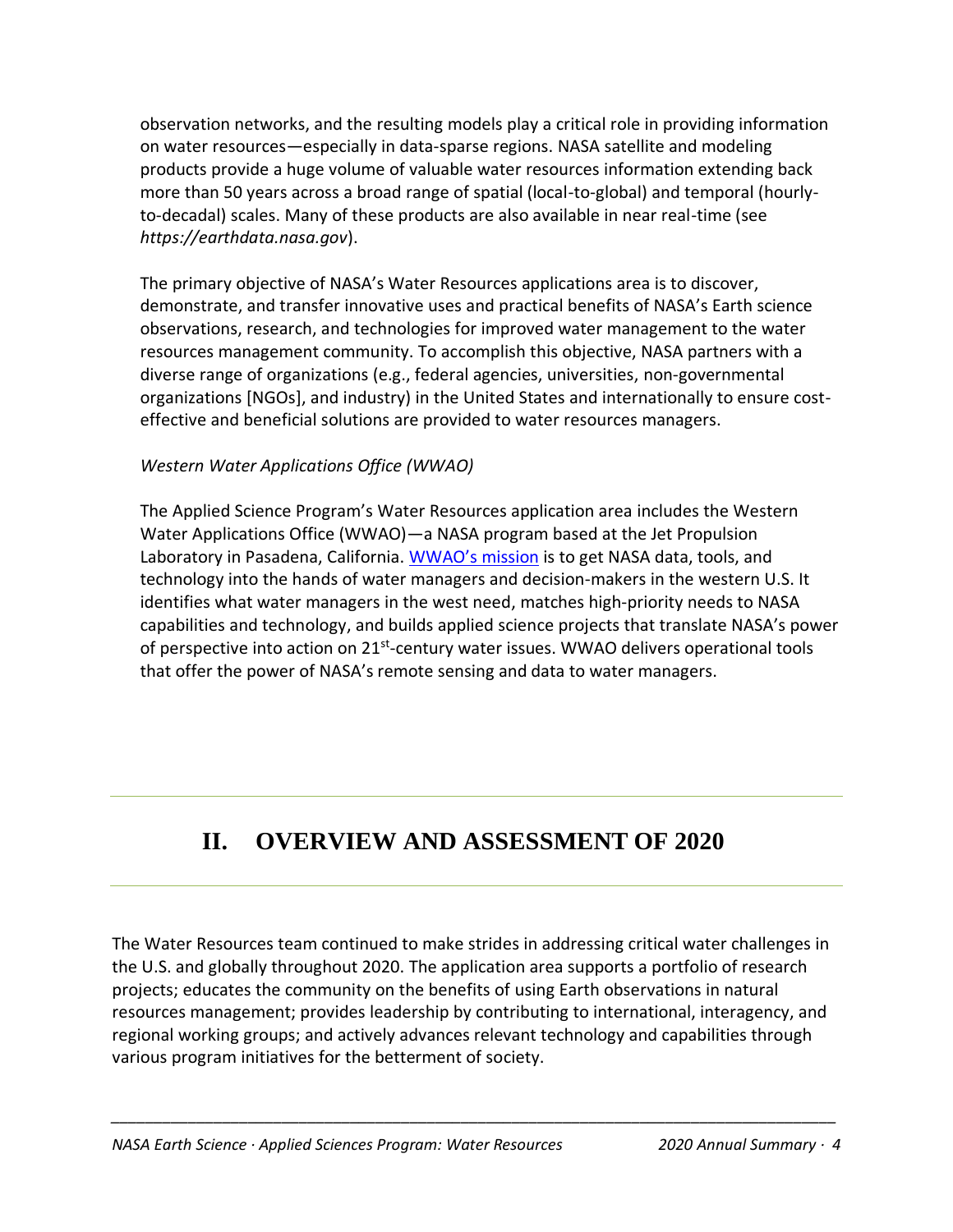#### *Overview of 2020*

The Water Resources application area including WWAO oversaw a portfolio of thirty-eight applied projects, five of which were completed in 2020. The Water Resources application team is proud to have supported many applications in 2020 that have achieved, or are working towards, successful integration into decision-making processes for improved water resource management. For example, the OpenET platform (a web-based platform that provides easily accessible satellite-based estimates of evapotranspiration (ET) for improved water management) had a soft launch in September 2020, making evapotranspiration data available to water managers and agricultural producers in the western United States, and the Cyanobacteria Assessment Network (CyAN) broadened its reach and value in 2020 by enabling additional state agencies to access cyanobacteria index metrics and information.

In addition to supporting funded projects spanning topics such as drought, climate impacts on water resources, water quality, and streamflow forecasting/flood monitoring, the Water Resources application area was also very active in national and regional water resources community groups in the U.S. and internationally. The team engaged with the operational, policy, and practitioner communities as well as Earth-science communities, attending multiple practitioner meetings and conferences such as the American Geophysical Union's Fall Meeting, the American Meteorological Society's Annual Meeting, Western States Water Council meetings, the American Water Works Association's meetings, National Soil Moisture meetings, and Committee On Earth Observation Satellites meetings, among others. In addition, WWAO staff gave a keynote talk at the Southwestern Extreme Precipitation Symposium, and are exploring opportunities for collaboration with the National Oceanic and Atmospheric Administration (NOAA) and the U.S. Department of Agriculture (USDA) Natural Resources Conservation Service.

Throughout 2020 the team strengthened ongoing partnerships and worked with new partners to bring the value of Earth observations to the water resources community. The Applied Sciences Program facilitated conversations and collaborations across professional societies, including American Water Resources Association, the American Water Works Association, and the American Society of Civil Engineers, as well as with non-profit and NGOs such as the Walton Family Foundation and the Gates Foundation.

#### *Assessment*

2020 was a challenging year. In some cases, the impacts of COVID affected science advancements and research. Water Resources project team members experienced work delays, shifting responsibilities at work and at home, and even the illness of themselves, family, and colleagues.

In the face of challenging times, this community demonstrated incredible strength and resilience. Many projects adjusted to the new environment. Project teams adopted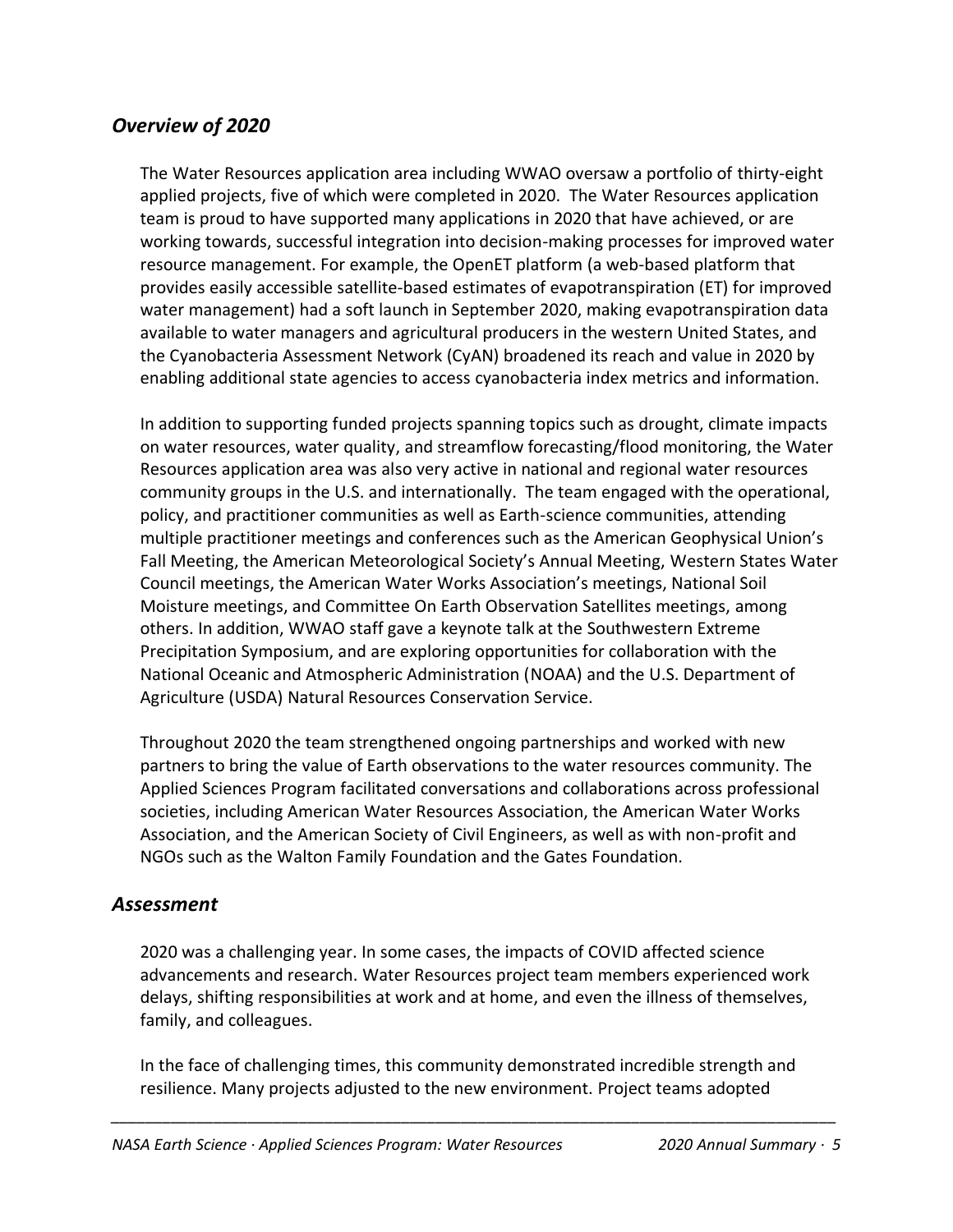innovative ways of communicating and collaborating virtually, conducting training sessions and engagements with stakeholders remotely, and stakeholders stepped up to deliver ground data at sites that project teams could no longer access.

In this way, the Principal Investigators (PIs), the science and applied science communities, and project teams set the precedent for the Water Resources application area management team. It was their drive and ingenuity that inspired the management team to be flexible and innovative. The Water Resources application area hosted the 2020 Annual Meeting remotely and conducted all quarterly project meetings virtually. The team extended deadlines as needed and shared NASA resources that could help support research impacted by COVID. Given WWAO's NASA-wide team and distributed network of water partners, WWAO was able to pivot quickly to remote operations and continue growing the portfolio and program activities.

While the program continued to support research and activities through the adversities of COVID, some projects did face challenges that halted or significantly delayed project progress. Projects that were transitioning capabilities to the resource agencies could no longer enter agency buildings and could not conduct the planned training, testing, and/or field work. Some field sites became inaccessible, including a village in Alaska that was not allowing anyone to fly in or out, yet was the only access point to a stream gauge needed for validation. Other projects experienced delays due to team bandwidth as work hours reduced. Many of these projects have requested or will request a no cost extension to continue the work into 2021 and 2022.

For WWAO, the main impact of COVID was on in-person interactions that had been planned for 2020 – primarily capacity-building workshops for mature projects, WWAO's second interagency Research to Operations Workshop, and technical interchanges with WWAO's Water Alliance partners. Some workshops and conferences were held virtually, and in many cases WWAO was able to reach a broader-than-usual audience. Capacity- and partnershipbuilding were achieved virtually, as was WWAO's private-sector needs assessment.

Lastly, the pandemic also spurred the scenarios of new demands from our stakeholders for information due to lost ability to acquire ground information and an inability to meet these demands due to lost resources and restrictions. In some cases, projects supported by the Water Resources application area were able to help stakeholders. For example, many state partners were no longer able to conduct routine water quality testing and surveys to test for cyanobacteria and associated toxins due to budget reallocations as well as safety concerns. State partners indicated that the data products from Cyanobacteria Assessment Network (CyAN) Project CyAN, derived from satellite remote sensing, would provide the only insight into the state of harmful algae blooms in the reservoirs and water bodies they managed. For the western communities, WWAO's Navajo Nation Drought Severity Evaluation Tool (DSET) and the Airborne Snow Observatory helped fill the gaps in drought reports and snow surveys, respectively, when COVID hampered partners' ability to collect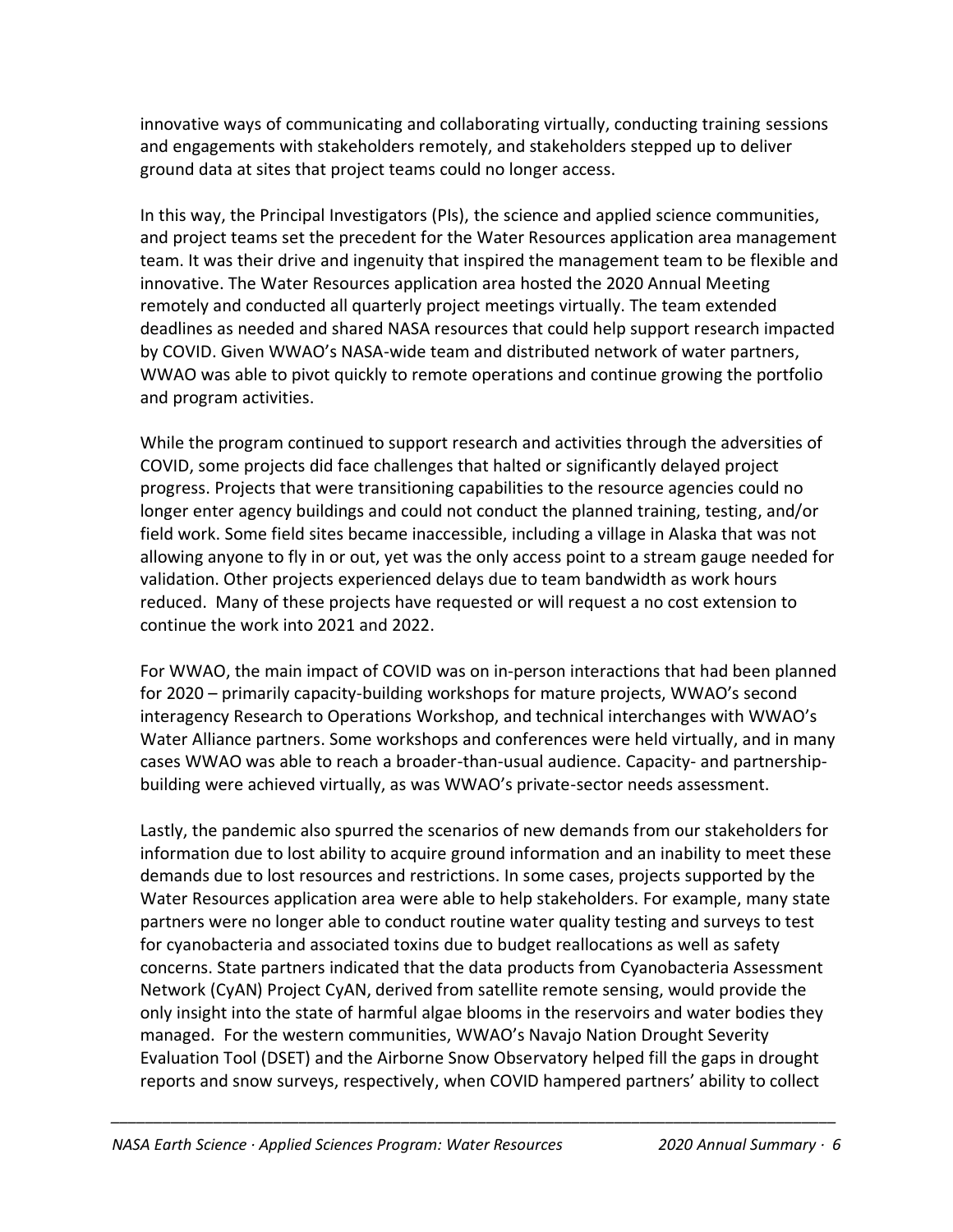crucial ground-based data. As we leave 2020, we can and will find new pathways to meet these demands in collaboration with our scientists and our partners.

### <span id="page-8-0"></span>**III. PORTFOLIO OF RESEARCH PROJECTS**

The Water Resources application area managed thirty-eight active projects in 2020, thirty-one of which were funded through NASA Research Opportunities in Space and Earth Sciences (ROSES) solicitations and seven of which were formulated and implemented through WWAO. Three projects were completed this year from the 2013 NASA A.45 ROSES solicitation led by the Water Resources element and two additional projects were transitioned to partners through WWAO.

Of the thirty-three projects that will continue in 2021, eight projects are from the ROSES 2016 A.37 solicitation focused on water quality and agricultural water use. Thirteen projects are from the 2018 A.36 ROSES solicitation focused on supporting applied research to monitor and assess local and regional water quality and quantity for improving water resource risk assessment, economic planning, investment planning, and policy making.

The Water Resources application area manages four international projects through Group on Earth Observations Global Water Sustainability (GEOGloWS), an element of the Group on Earth Observations solicitation sponsored by NASA's Applied Sciences Program. Two of the projects managed by the application area are funded through the ECOsystem Spaceborne Thermal Radiometer Experiment on Space Station (ECOSTRESS) solicitation. The team also manages a joint project on cyanobacteria with NASA's Research and Analysis Program, the Environmental Protection Agency (EPA), NOAA, and United States Geological Survey (USGS).

WWAO supported seven water projects in 2020 – two of which were transitioned to a partner entity during 2020. WWAO also initiated two new projects that address drought and evapotranspiration gaps in the Colorado River Basin.

#### *Portfolio Performance*

Projects report progress by advancing through Application Readiness Levels (ARLs). The ARL is intended to correspond with the maturity of Earth science applications projects and allows NASA to track integration of Earth science information into decision-making processes by articulating expected advancement along a continuum, from fundamental research to application and sustained operations. Twenty-seven of the thirty-eight projects within the portfolio report ARLs.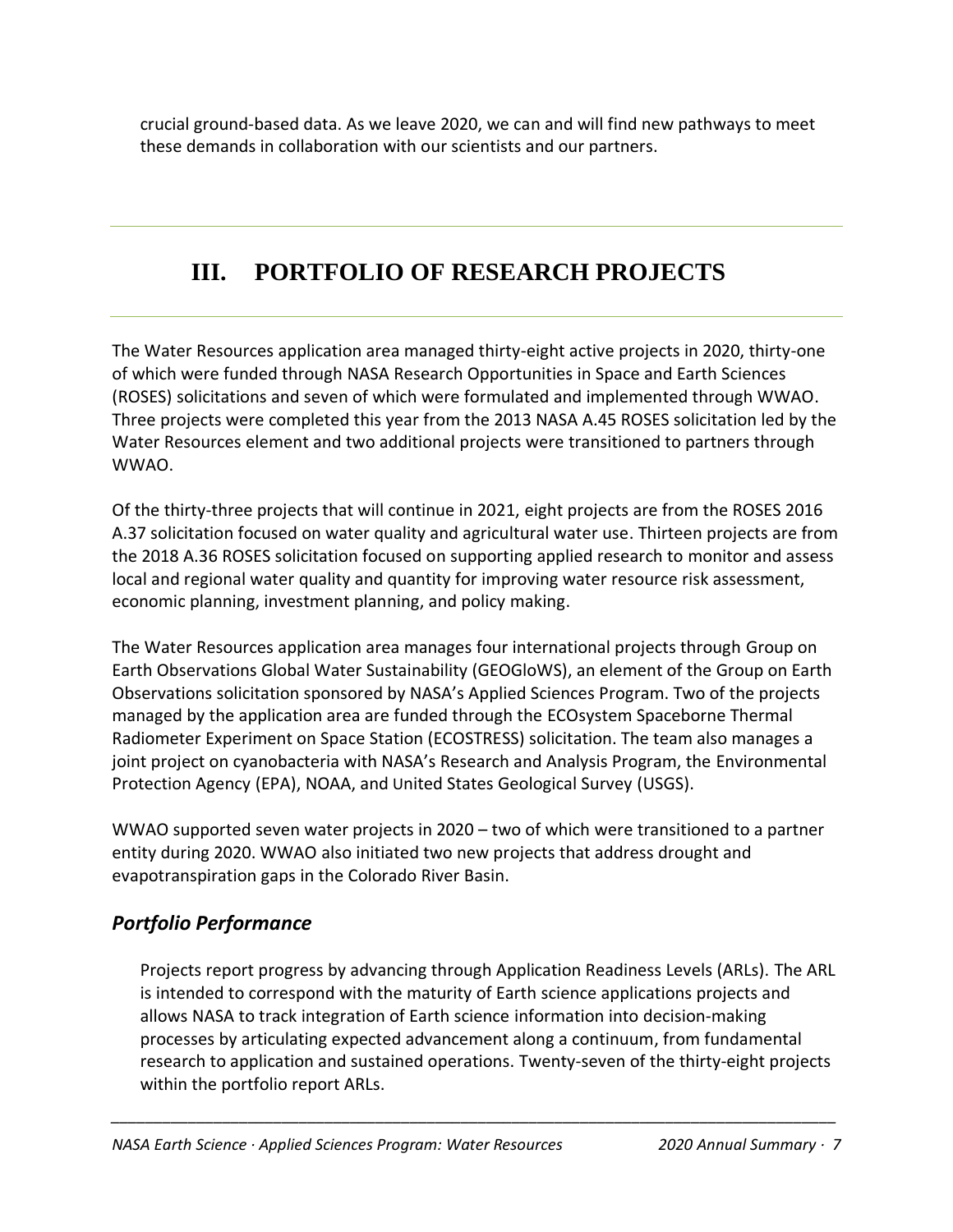Table 1, at right, shows the ARL distribution of these projects at the end of the calendar year 2020, including the final ARL achieved by the three completed projects, and the status of the twentyfour ARL-tracked projects that will continue into 2021. Sixty-three percent of the projects (17 out of 27 projects) advanced at least one ARL during calendar year 2020.

#### *Completed Projects*

The following five projects (three from the Water Resources application area portfolio and two WWAO projects) were completed or transitioned in 2020:

#### *Table 1: 2020 ARL advancements*

*ARL Levels of the 27 ARL-tracked projects managed by the Water Resources application area in 2019*

| ARL                     | # of            | # of            |
|-------------------------|-----------------|-----------------|
|                         | projects at     | projects at     |
|                         | each ARL        | each ARL        |
|                         | <b>Dec 2019</b> | <b>Dec 2020</b> |
| 9                       | 0               | 0               |
| 8                       | 0               | 3               |
| 7                       | 0               | 3               |
| 6                       | 5               | $\overline{7}$  |
| 5                       | 5               | 3               |
| 4                       | 8               | 6               |
| 3                       | 6               | 3               |
| $\overline{\mathbf{c}}$ | 3               | $\overline{2}$  |
| $\mathbf{1}$            | U               | n               |

- [WWAO's Drought Severity Tool](https://app.climateengine.org/dset) was transitioned to the Navajo Nation Department of Water Resources (NNDWR) for operational use, and a [user guide](https://wwao.jpl.nasa.gov/water-programs/water-projects/nasa-navajo-drought-severity-tool-user-guide/) was released. It remains a sustainable application with the support of the Desert Research Institute. Training and applications with other Navajo departments continue, funded by the S.D. Bechtel Jr. Foundation. Of the effort, Carlee McClellan (NNDWR) has said: "I'm fullblooded Navajo – I grew up on the Navajo Reservation. It is monumental to have an organization like NASA work with us to diversify and augment the water tools we have at our disposal."
- A project completed by Jay Day and Jonathan Quebemann (RTI International) attained the goal of a final ARL 6. The project, Advancing Water Supply Forecasts in the Colorado River Basin for Improved Decision Making, worked to couple advanced data assimilation techniques with distributed hydrologic modeling to provide improved water supply forecasts for the Colorado River basin. The project team also worked with Denver Water and the Dolores Water Conservancy District to demonstrate how the probabilistic ensemble forecast information can be used to improve water management decisionmaking. The team used NASA data, products, and resources including NASA Moderate Resolution Imaging Spectroradiometer (MODIS), MODIS Snow-Covered Area and Grain size (MODSCAG), MODIS Dust Radiative Forcing in Snow (MODDRFS,) Global Precipitation Measurement (GPM), Integrated Multi-satellitE Retrievals for GPM (IMERG), North American Land Data Assimilation System (NLDAS), Utah Energy Balance Snow Model, National Weather Service's Research Distributed Hydrologic Model, Community Hydrologic Prediction System, and high-performance computing resources provided by the NASA Earth Exchange.
- PI Amir AghaKouchak, (University of California, Irvine) wrapped up his work with California Department of Water Resources (CDWR) at an ARL 5. The primary goal of this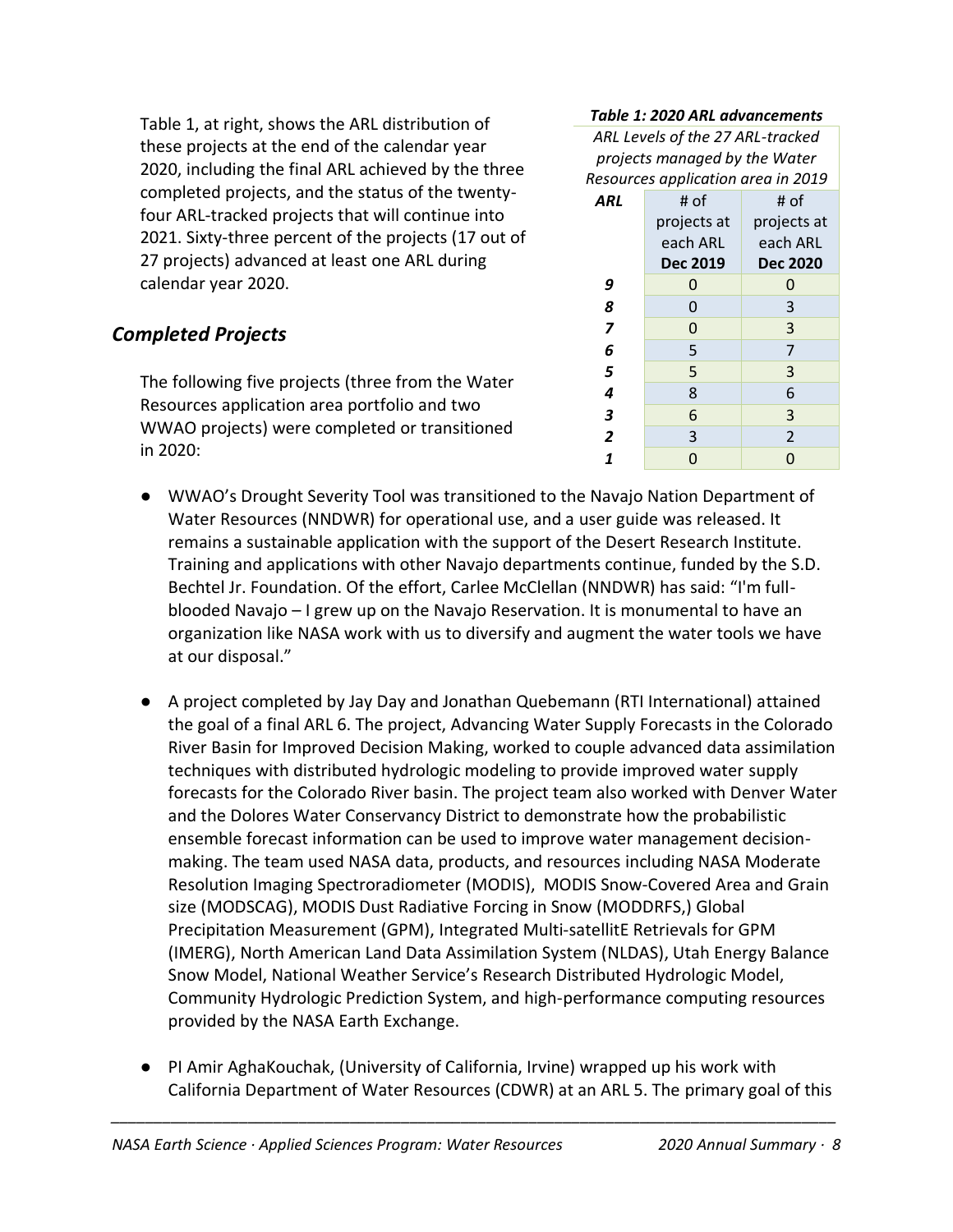project was to improve drought monitoring and prediction in California through: a) using NASA's Atmospheric Infrared Sounder (AIRS) relative humidity and water vapor measurements to improve drought early-onset detection and prediction, b) developing a multivariate modeling framework for composite drought assessment, and c) developing a framework for quantitative and probabilistic assessment of drought by integrating satellite data into an analog-based drought prediction model. The project made substantial technical progress on the development of probabilistic forecasting frameworks, but also highlighted challenges with sustaining these types of applications for operational use at state agencies.

- WWAO's support of the NASA Airborne Snow Observatory (ASO) Runoff Forecasts ended in 2020. WWAO's Airborne Snow Observatory Runoff Project established operational pathways for ASO data to improve forecasts at NOAA's Colorado River Basin Forecast Center. Seth Shanahan (Southern Nevada Water Authority) addressed the uptake of the data: "The product will be used by the Colorado Basin River Forecast Center and the Bureau of Reclamation to help improve streamflow forecasts and reservoir operations in the Colorado River Basin."
- Using NASA's precipitation data and models, PI Mekonnen Gebremichael (University of California, Los Angeles) worked with Ethiopian partners to complete the project, Optimizing Reservoir Operations for Hydropower Production in Africa through the use of Remote Sensing Data and Seasonal Climate Forecasts. This project improved reservoir operations for hydropower production for multiple utilities in East Africa by utilizing remote-sensing data and seasonal climate forecasts in respective decision support systems. The project reached an ARL 7 when Mekonnen and the team carried out multiple training sessions with Ethiopian partners so they could effectively integrate NASA's data into the dam's management.

#### *Notable Project Advancements*

- On September 15, 2020, Applied Sciences announced the soft [release of OpenET,](https://gcc02.safelinks.protection.outlook.com/?url=https%3A%2F%2Fwww.nasa.gov%2Ffeature%2Ftransforming-water-management-in-the-us-west-with-nasa-data&data=04%7C01%7Csarah.brennan%40nasa.gov%7C1994b017c8714e5cfd3208d88ffa38d5%7C7005d45845be48ae8140d43da96dd17b%7C0%7C0%7C637417661013831173%7CUnknown%7CTWFpbGZsb3d8eyJWIjoiMC4wLjAwMDAiLCJQIjoiV2luMzIiLCJBTiI6Ik1haWwiLCJXVCI6Mn0%3D%7C1000&sdata=drWQ%2Bro3Ba53dsDP%2Fgm%2BVWFL6rHVIQax08fmB3OjtL8%3D&reserved=0) a webbased platform that puts NASA Earth science data on water use into the hands of farmers, water managers, and conservation groups. Until PI Justin Huntington and his team created OpenET, there was no operational system for measuring and distributing daily evapotranspiration data on the scale of individual fields. Information on evapotranspiration—the process by which water leaves soil and plants—is crucial for farmers and other water managers. During this trial period, OpenET is available to more than 100 partners and state agencies for testing and use in case studies. OpenET is scheduled for a full public launch in summer 2021 and will supply evapotranspiration data across 17 western U.S. states.
- A project led by the University of Colorado, Boulder and the NASA Jet Propulsion Laboratory (JPL) (PI Noah Molotch) advanced to ARL 8 when the California Department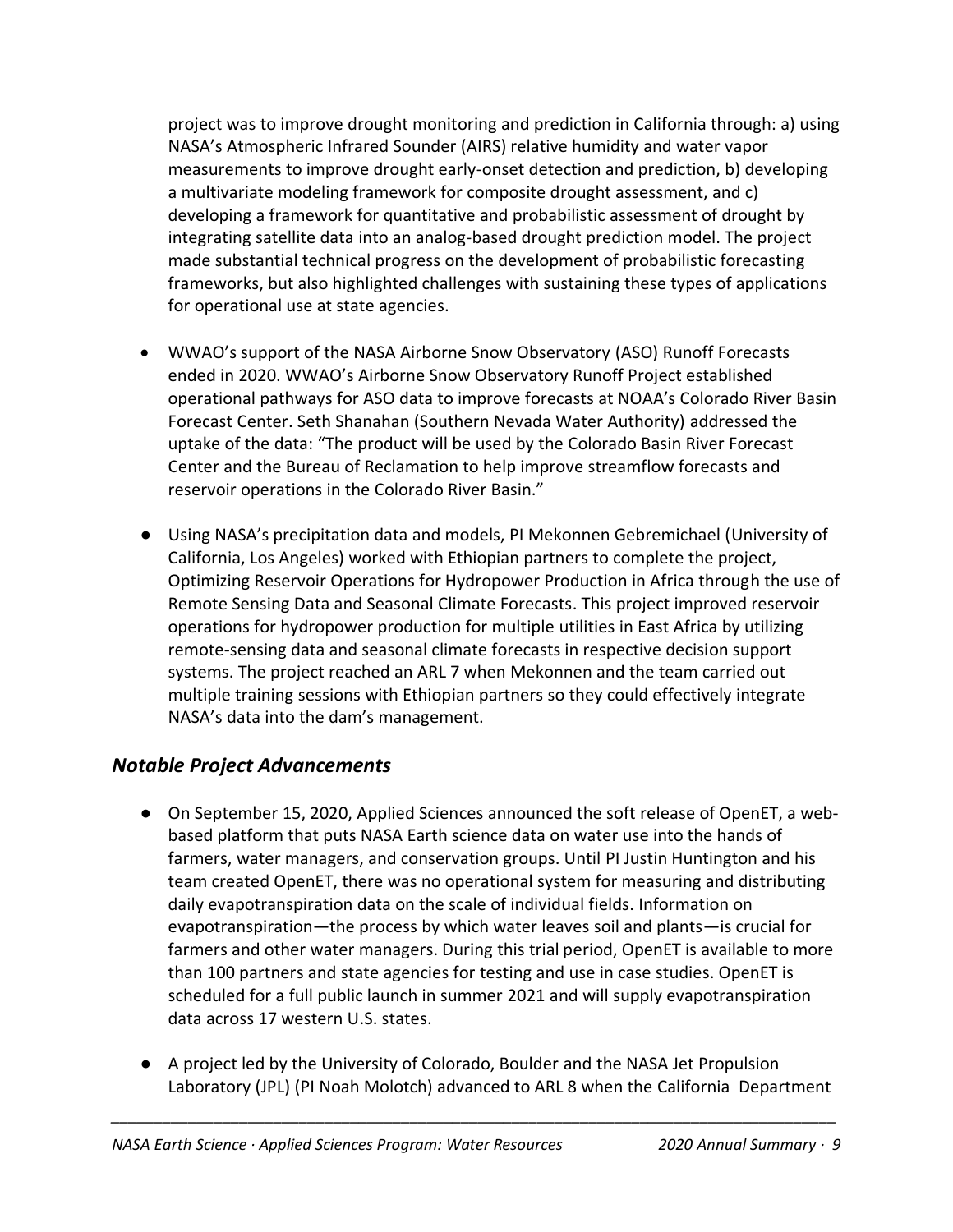of Water Resources (DWR) integrated remotely sensed Snow Water Equivalent (SWE) estimates from the project into operational data reporting systems and bi-weekly updates on snow water resource conditions in the Sierra Nevada. Water allocation decisions, which heavily impact agriculture operations in California, are informed by forecasts of streamflow volume issued by the California Department of Water Resources (CA-DWR). Streamflow volume in parts of California are dependent on natural water storage in the form of the Sierra Nevada snowpack, which represents approximately 14 million acre-feet of water annually. SWE, a measurement of the amount of water contained within the snowpack, is a key influencing factor of these streamflow forecasts. Through a NASA Applied Water Resources grant, Noah Molotch and his team have shown that remotely sensed SWE measurements from sensors onboard NASA's Terra and Aqua satellites can significantly improve forecasts. The project team produces real-time SWE tables and maps, which have been integrated into the decision-making process by CA-DWR. This project advanced to an ARL 8 when CA-DWR dedicated funding to Moltoch's research team to produce the near-real-time SWE reports, tables, and modeled spatial output for water year 2020.

- In 2020, the Idaho Department of Environmental Quality added information from the Cyanobacteria Assessment Network (CyAN) as a layer to their geographic information system (GIS) maps. CyAN is a multi-agency project involving NASA, NOAA, the EPA, and the USGS to develop an early warning indicator system for algal bloom detection in U.S. freshwater systems. This project utilizes historical and current satellite data and supports federal, state, and local partners in their monitoring efforts to assess water quality to protect aquatic and human health.
- A project titled, Maximizing Utility of Remote Sensing Data for Water Quality Monitoring and Resources Management in California's Water Systems, aims to operationalize the implementation of water quality algorithms to support water quality monitoring and management in California focusing on turbidity (a bulk indicator of water column scattering and absorption), chlorophyll-a (phytoplankton pigment), and temperature. These variables are all important to management of water quality and resources in California's water systems; turbidity and temperature are integral to water quality compliance measures, motivated by the need to minimize detrimental impacts on endangered species such as the Delta smelt. In 2020, the team presented their results on the temperature results as monitored by remote sensing. Partners from the Metropolitan Water District requested additional analyses utilize remote sensing derived water quality parameters. Project team members Christine Lee and Gregory Halverson also briefed the Lead Scientist from the California Department of Water Resources.
- WWAO's [High-Resolution Soil Moisture App, Crop-CASMA](https://cloud.csiss.gmu.edu/Crop-CASMA/) (Crop Condition and Soil Moisture Analytics), was released for operational use by the USDA National Agricultural Statistics Service, giving farmers, researchers. and meteorologists access to higher-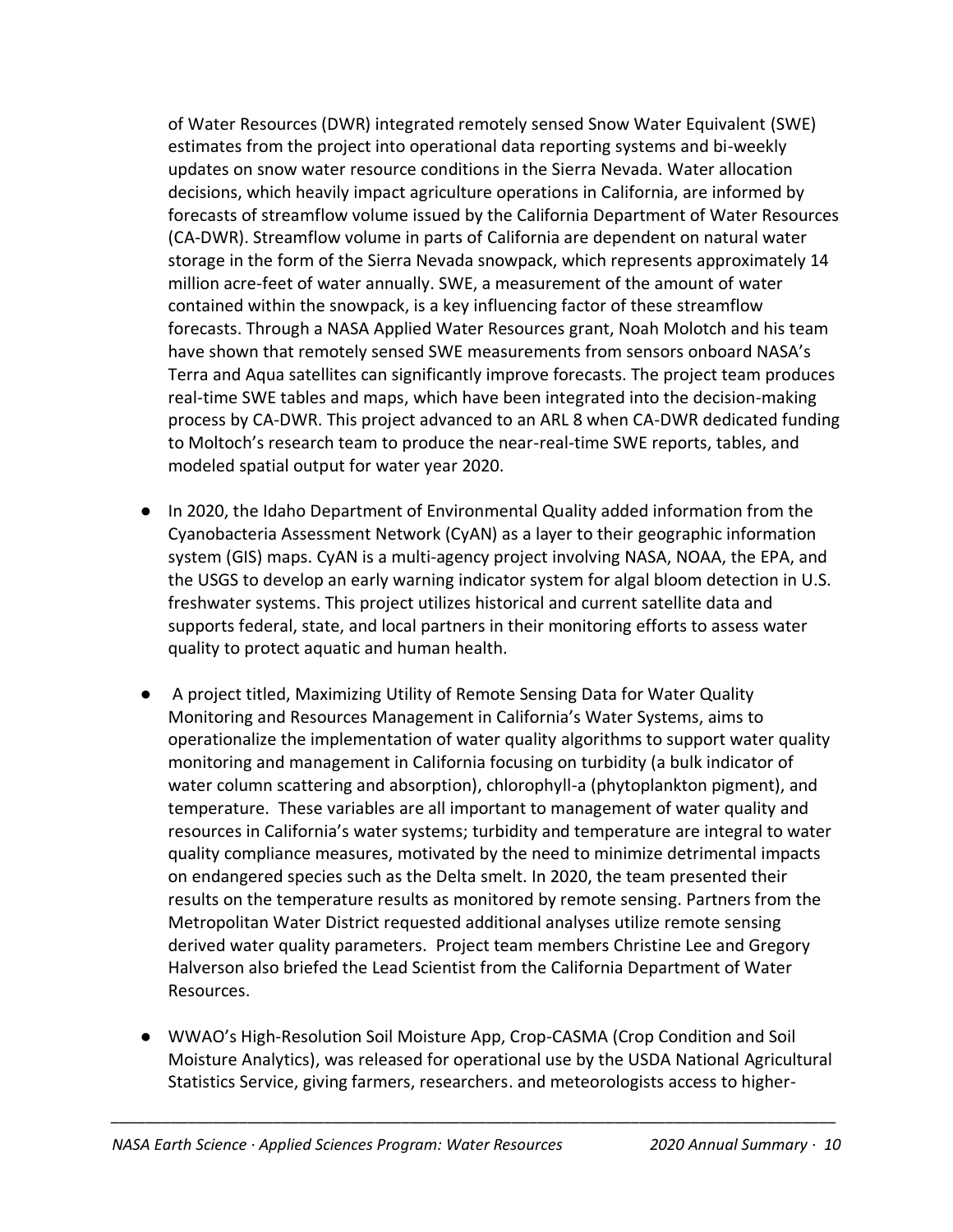resolution soil moisture data. WWAO's collaboration with the USDA forms part of a larger, recently [signed Memorandum of Understanding](https://www.nasa.gov/press-release/nasa-usda-sign-agreement-to-improve-agricultural-earth-science-research/) between the USDA and NASA to strengthen agricultural and Earth science research. Rick Mueller, USDA National Agricultural Statistics Service (NASS) Spatial Analysis Research Lead, said of the transition: "We are very pleased to release … Crop-CASMA. These satellite-derived vegetation condition indices and soil moisture condition maps show firsthand the everchanging face of U.S. agriculture. They contribute extensively to operations and research on various issues, including agricultural sustainability and extreme weather events, such as flooding and drought."

● In 2020, Google Earth Engine and NASA's Soil Moisture Active Passive (SMAP) mission were both leveraged to assess California's fire susceptibility. Satellite-based fire detections in Northern California in late 2020 have revealed unprecedented increases in fire activity. Satellite-based soil moisture observations can help better anticipate the potential impact of fire on soil water availability and crop production. In addition, satellite-based soil moisture observations can aid our understanding of the linkage between soil moisture and fire, and their combined impact on crop health and crop production. The cloud-based data enabled by a NASA - Google Earth Engine partnership demonstrate the value of concurrent satellite-based measurements for mapping, monitoring, and assessing regional fire potential impact and susceptibility. PIs John Bolten and Nazmus Sazib produced an analysis of satellite-based maps of soil moisture deviations from average conditions (anomalies) and observed fires over California. The analysis shows that a decrease in soil moisture is followed by a high occurrence of forest fires. The information and figures highlighting the linkage between soil moisture and susceptibility of wildfires can be seen in the article on the [Disasters Program webpage.](https://appliedsciences.nasa.gov/our-impact/news/nasa-tracks-link-between-soil-moisture-and-fire-susceptibility-california)

### **IV. PROGRAM MANAGEMENT**

<span id="page-12-0"></span>In 2020, the Water Resources application area adopted a flexible management approach focused on the personal needs of the community, not just the science and research needs. The program chose to place the health, wellbeing, and safety of the staff and research teams as the foremost priority. The program implemented new and flexible practices and processes that could accommodate reduced work hours and shifting priorities of the larger team. This approach included deprioritizing anticipated 2020 staff tasks and extending deadlines for project reports. As did most of the world, the program began using virtual platforms to host meetings and events to stay engaged with partners, end-users, and project teams. Despite the challenges of 2020, the program still succeeded in reaching many of the year's goals.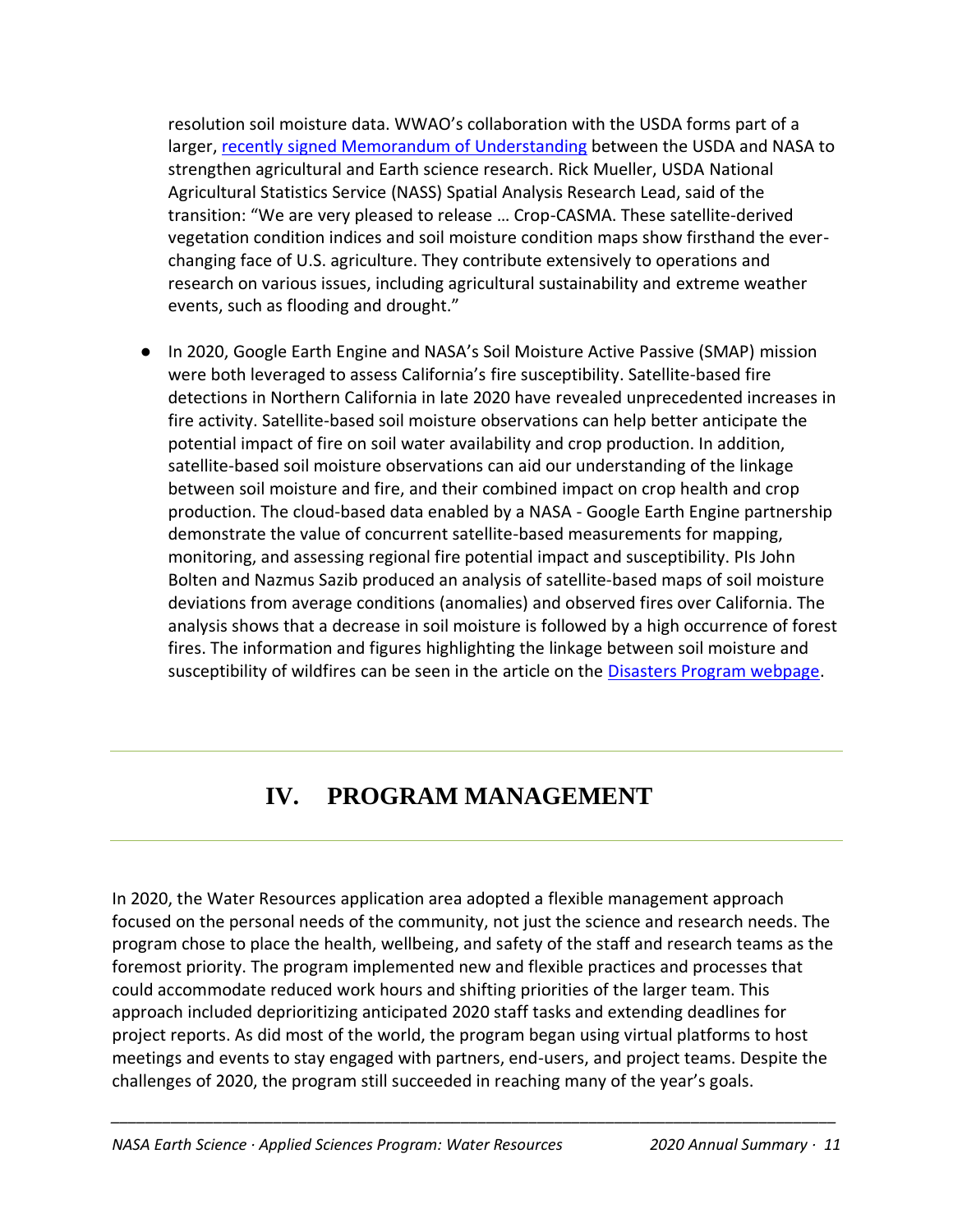#### *Program Events*

To connect researchers and stakeholders, the program hosted team meetings and events for community members. On July 20-23, the annual NASA Applied Sciences' Water Resources and WWAO team meeting highlighted achievements by 37 projects, NASA's Western Water Applications Office, and scores of user organizations, including the Bureau of Reclamation, the Navajo Nation, and the state of California. Each day over 85 people tuned in to seven sessions on hydrologic forecasting, water quality, evapotranspiration, groundwater monitoring, and more. The overarching purpose of the meeting was to provide a forum for the NASA-supported water resources community of PIs, water resources partners, and stakeholders to exchange information, share updates, and collaborate on remote-sensing applications for water resources management. NASA Water Resources Program Manager Dr. Bradley Doorn opened the meeting with an introduction highlighting the vision and strategic direction of the program. Next, PIs from the NASA Applied Sciences Water Resources portfolio gave a series of presentations addressing water resource issues across the U.S. These presentations covered topics such as: improving estimates of crop water demand to support irrigation and agricultural applications, snowmelt-streamflow estimates for water supply forecasting and flood assessments, and water quality applications including detection of algal blooms and modeling of nutrient loading. Highlights included presentations from PIs on the technology transition process and their experiences leading applied science activities.

The program also hosted sessions on remote sensing for water resources at the American Water Works Association Annual Conference (AWWA ACE20) and the virtual American Geophysical Union (AGU) Fall Meeting. At the 2020 AGU Fall Meeting, the program convened two oral sessions and one poster session titled, "Remote Sensing Applications for Water Management." In total, the sessions included 40 presentations focusing on novel applications of satellite-based observations, including several presentations from program PIs, including Charon Birkett's presentation, "The Global Water Monitor: A New Phase in the Operational Monitoring of Lakes, Wetlands, and River Reaches for Resources Management and Hazard Observation;" and Wade Crow's presentation, "High-resolution monitoring of root-zone soil moisture for vineyard irrigation scheduling." WWAO also hosted a technical session at the virtual AGU 2020 Fall Meeting. The session titled, "Science to Action: Enabling Science- and Data-Driven Water Management," featured presentations from 30 key stakeholders in the field.

#### *Partnerships*

The Water Resources application area aims to be a leader in forging non-traditional partnerships with new organizations, including private and non-profit institutions. In 2020, this effort included participating in roundtables, and collaborating with entities like the Walton family Fund, the Gates Foundation, the American Water Resources Association, and Mercy Corps. While there is real interest in NASA from the private sector, partnerships with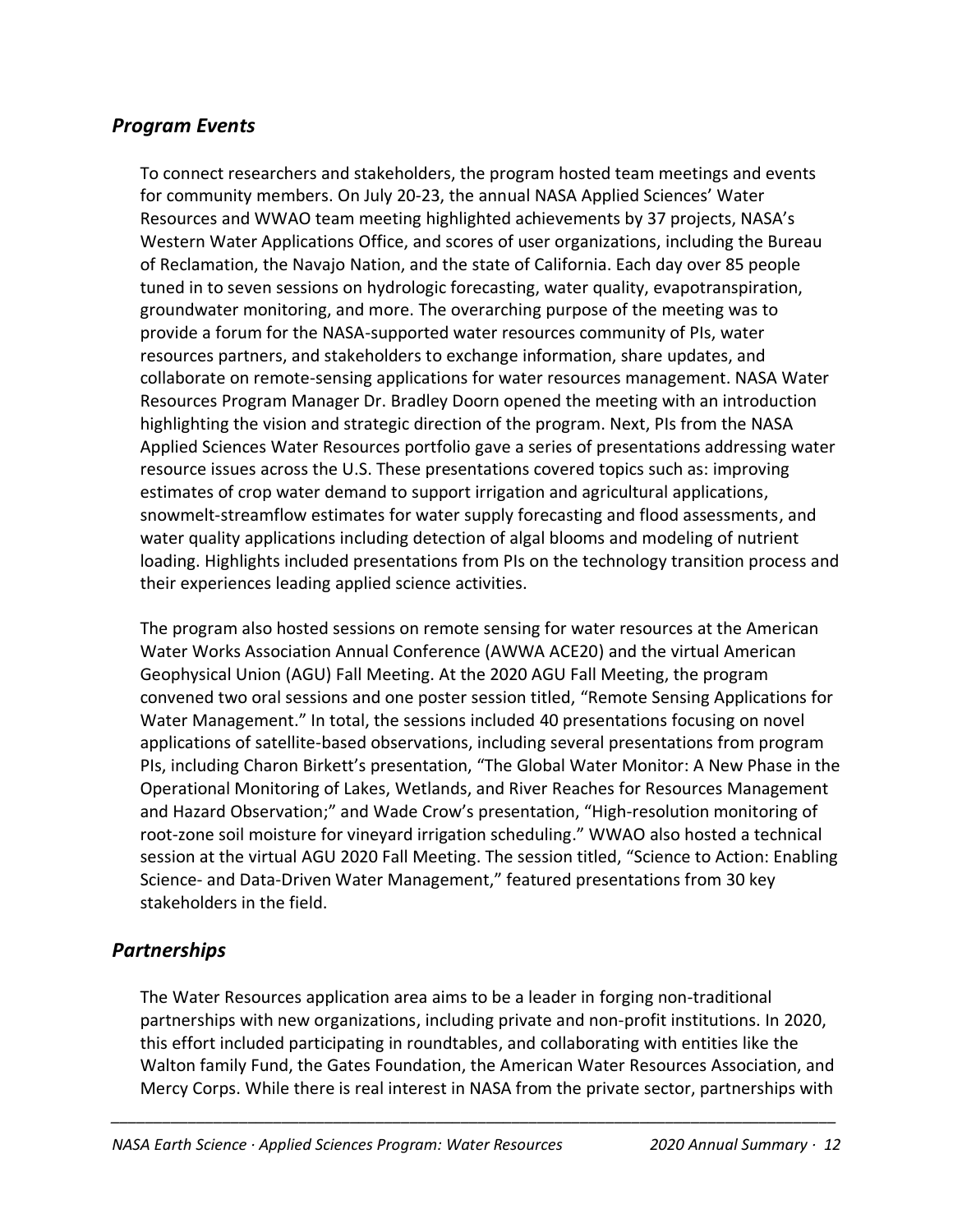private entities need to have a well-defined return on investment for the partner to justify their investment in NASA over other opportunities. Collaborations must offer a win-win proposition

Ongoing partnerships with the program's federal and state partners continue to thrive, including partnerships with the Group on Earth Observations Global Water Sustainability (GEOGloWS) support, Western Federal Advisory Support Team (WestFAST), the Department of State Interagency Water Working Group (IWWG), as well as bilateral agency collaborations. Through the IWWG, the program partnered with the U.S. Army Corps of Engineers and the U.S. Air Force to form the IWWG Science and Applications Team (ISAT). ISAT formalizes a nearly two-decade collaboration between the U.S. Army Corps of Engineers (USACE), NASA, and the U.S. Air Force aimed at improving and fielding science and engineering technology that bridges the gap between prediction of Earth global hydrologic cycle properties and decision-making processes in order to more thoroughly understand global food and water security challenges.

#### *Coordination with other NASA programs*

The Water Resources application area used 2020 as an opportunity to strengthen ties and increase coordination activities with other programs within NASA. The program participated in working groups and meetings pertaining to missions such as ECOSTRESS, Surface Water and Ocean Topography (SWOT), and Soil Moisture Active Passive (SMAP); participated in the Administration's Designated Observables work and contributed to the working groups for Mass Change and Surface Biology & Geology; collaborated with the Future Investigators in NASA Earth and Space Science and Technology (FINESST) program; and coordinated with other applied programs and the Terrestrial Hydrology focus area of the Research and Analysis Program.

The Water Resources application area also works closely with mission teams. In 2020 the program participated in a series of technical interchanges with the NASA- Indian Space Research Organisation (ISRO) Synthetic Aperture Radar (NISAR); SWOT; Ice, Cloud and land Elevation Satellite-2 (ICESAT-2); Gravity Recovery and Climate Experiment Follow-on (GRACE-FO); Global Precipitation Measurement (GPM); and SMAP Earth missions. WWAO shared its online catalog of water management needs with missions in an effort to ensure needs are considered for Science and Applications Traceability Matrices and community assessments. WWAO examined the mission science-team projects for data products relevant to water stakeholder needs. In 2020, the NASA-CNES SWOT mission applications team led a four-day virtual hackathon where computer programmers and domain experts used pre-launch SWOT simulated data for real-world applications, such as improving flood forecasting over the Godvari basin in India.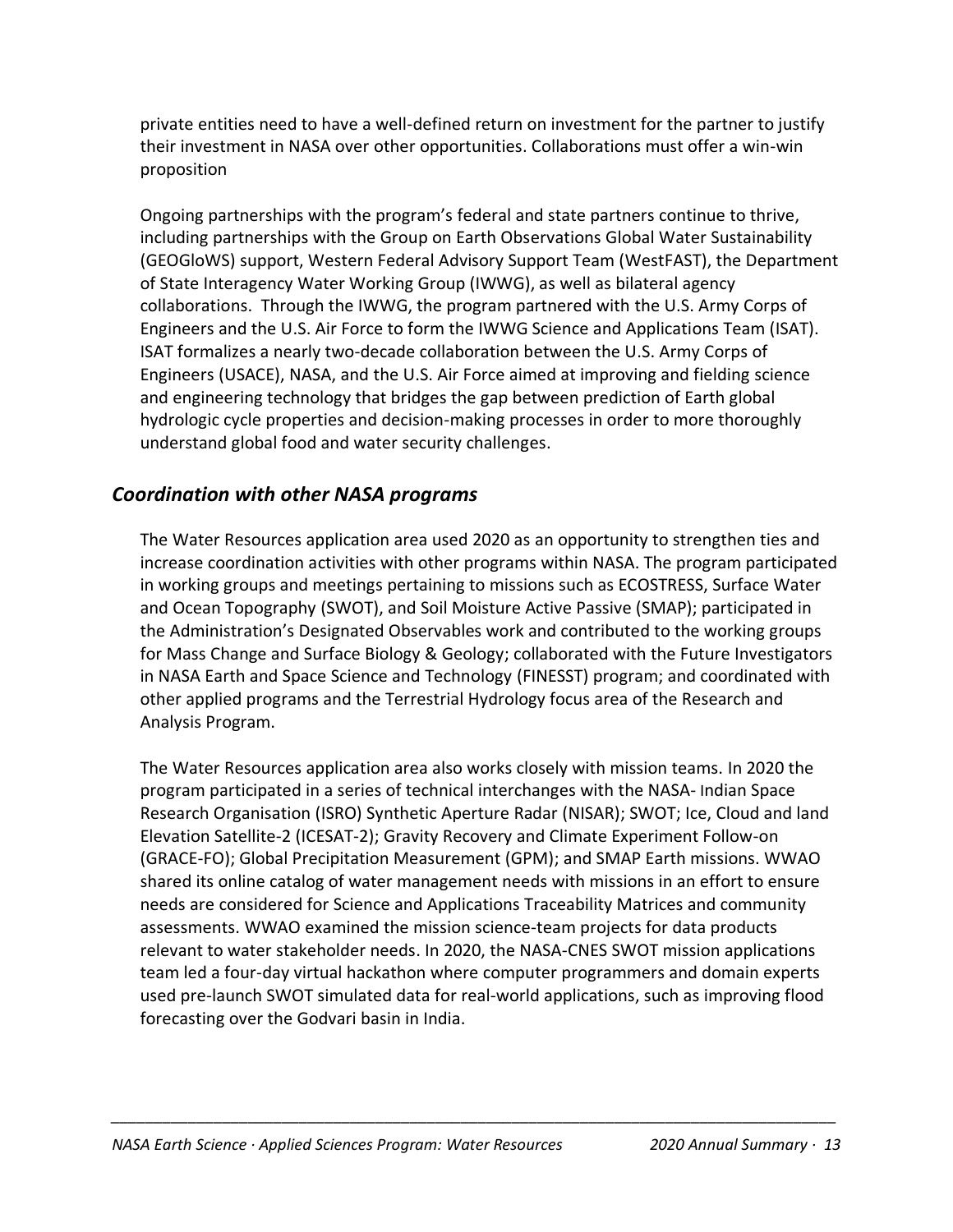#### *Communications*

2020 brought on a dramatic increase in the types of communications used to showcase the program's work. The Applied Sciences communications team highlighted significant application project milestones and also put a spotlight on some of the incredible team members moving this work forward. The personal stories published in 2020—including those of [NASA Associate Program Manager Christine Lee,](https://appliedsciences.nasa.gov/our-impact/people/finding-your-flow-christine-lee) [researcher Alberto Guzman,](https://appliedsciences.nasa.gov/our-impact/people/translation-evapotranspiration-alberto-guzman) and [partner Nikki Tulley from the Navajo Nation](https://appliedsciences.nasa.gov/our-impact/people/managing-navajo-nations-water-resources-nasa-data)— showcased how the program engages and effects a wide breadth of individuals.

In addition to the articles on the Applied Sciences website, four stories highlighting the work supported by the Water Resources application area were posted on the NASA.gov website. These stories covered Rajat Bindlish's (NASA) work producing high resolution soil moisture for USDA; Bill Kustas's (USDA) work on improving water management for vineyards, *[Raising](https://www.nasa.gov/feature/raising-a-glass-in-wine-country-to-better-water-management)  [a Glass in Wine Country to Better Water Management](https://www.nasa.gov/feature/raising-a-glass-in-wine-country-to-better-water-management)*; Blake Schaeffer's (EPA) work on detecting algae blooms with satellites, *[Early Detection of Algae 'Blooms' by Satellite Yields](https://www.nasa.gov/feature/early-detection-of-algae-blooms-by-satellite-yields-healthcare-savings)  [Healthcare Savings](https://www.nasa.gov/feature/early-detection-of-algae-blooms-by-satellite-yields-healthcare-savings)*; and Justin Huntington's (Desert Research Institute) project on measuring Evapotranspiration, *[Transforming Water Management in the U.S. West with](https://www.nasa.gov/feature/transforming-water-management-in-the-us-west-with-nasa-data)  [NASA Data.](https://www.nasa.gov/feature/transforming-water-management-in-the-us-west-with-nasa-data)*

The program's work was also shared through social media. There were 33 postings on NASA's Twitter accounts and 21 postings on NASA's Facebook accounts in 2020 that highlighted the work of the water resources application area.

The program has developed a communications plan for 2021 and 2022 to build on momentum already achieved in 2020 and continue to broadcast the program's successes and milestone achievements, and bring special attention to the phenomenal partners, researchers, and team members that make it all possible. In addition to utilizing the NASA websites, the program aims to collaborate with other entities to leverage their platforms to reach new audiences and educate them on the value of Earth observations for water resource management.

## **V. COMMUNITY LEADERSHIP**

<span id="page-15-0"></span>Water Resources application area team members are truly leaders in the field. The program staff represented the community at countless domestic and international conferences and events, enabling program scientists to advance research while simultaneously building bridges and channels of communications with potential partners and stakeholders.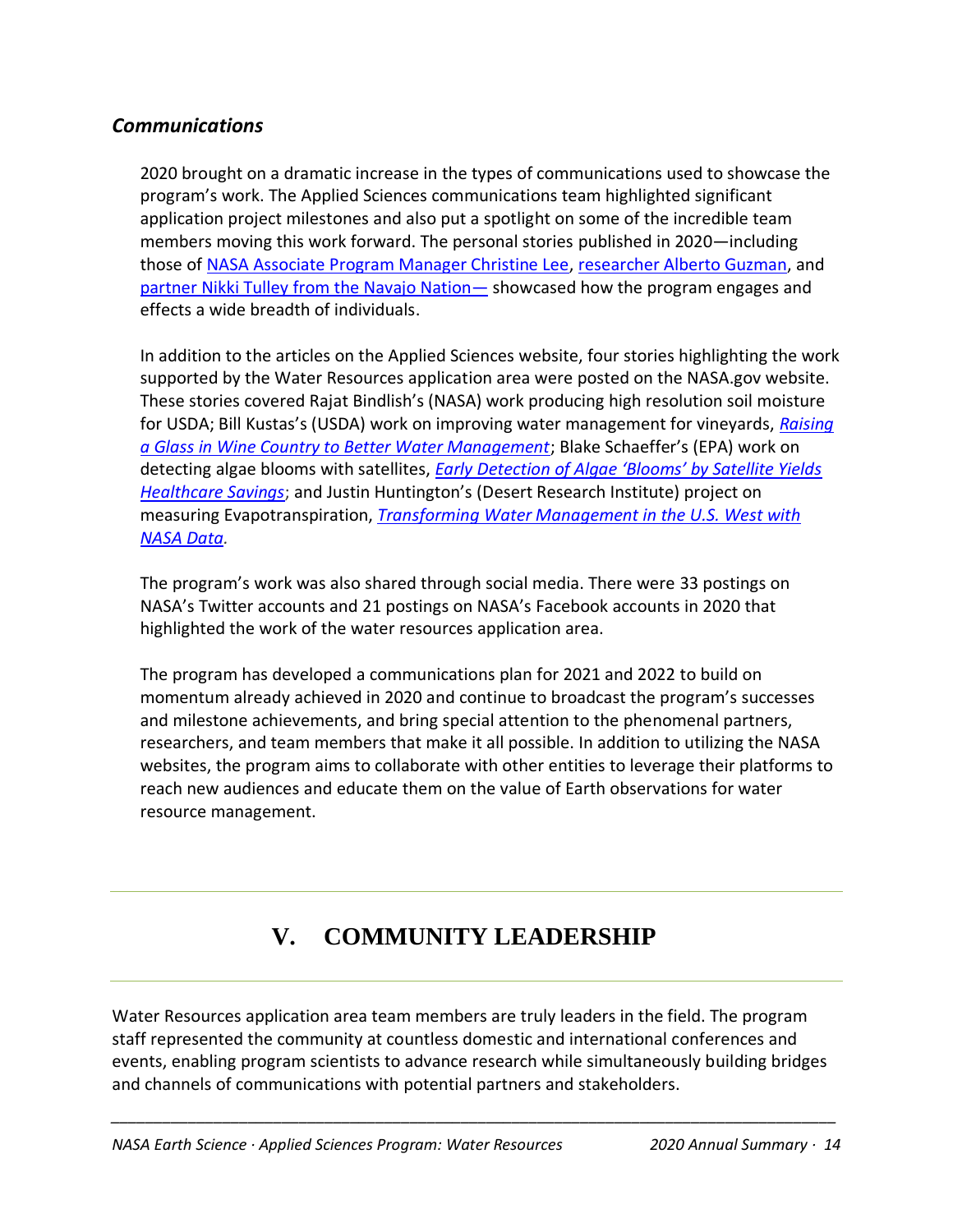The Water Resources team hosted sessions and events that allowed PIs and project teams to showcase their work and circulate their findings. In 2020, this effort included sessions at the American Geophysical Union's Fall meeting and at the annual conference of the American Water Works Association.

At the 2019 NASA Water Resources Annual Team Meeting, the WRP community provided feedback to the program on the importance of publishing applications and applied sciences research for career advancement and for documenting methodologies and work with stakeholders. As a result, the WRP team worked with the American Water Resources Association (AWRA) in 2020 to produce a forthcoming special issue on NASA water projects in the Journal of the American Water Resources Association (JAWRA). The issue received 15 submissions.

#### *Committees and Boards*

The program furthers the uptake of Earth observations (EO) for water by contributing to multiple regional and interagency boards and committees. The Water Resources application area staff represent NASA by participating in various committees, boards, and leadership organizations. These organizations range from international organizations and interagency working groups to regional/local committees. Some examples include the Western States Federal Agency Support Team (WestFAST), National Integrated Drought Information System (NIDIS) Interagency Working Group, National Coordinated Soil Moisture Monitoring Network, Interagency Water Working Group, National Drought Resiliency Partnership, the United Nations Framework Convention on Climate Change, the American Society of Civil Engineering Remote Sensing of Water Quality Technical Committee, the Committee on Earth Observation Satellites Land Product Validation, and the steering committee for Pecora.

This past year, program staff were asked to join new committees including the Freshwater Harmful Algae Blooms (FHABs) Technical Committee for the state of California and the Advisory Board of the Mekong Dam Monitor.

#### *Water Management Needs*

In 2020, WWAO published its assessment of public-sector water management needs in the U.S. Columbia River Basin (CRB)[. The report](https://wwao.jpl.nasa.gov/documents/10/Water_Needs_Assessment_Report_-_Columbia_River_Basin_-_2020.pdf) was the culmination of in-depth interviews and a workshop convened with a cross-section of over 20 CRB stakeholders including policy makers, planners, water management officials, and end-users. WWAO boiled down the 15 top-priority stakeholder needs from an initial set of 54, and documented obstacles to meeting those needs. Key areas of need in the CRB include water use (agricultural), water quality, water availability, and watershed health.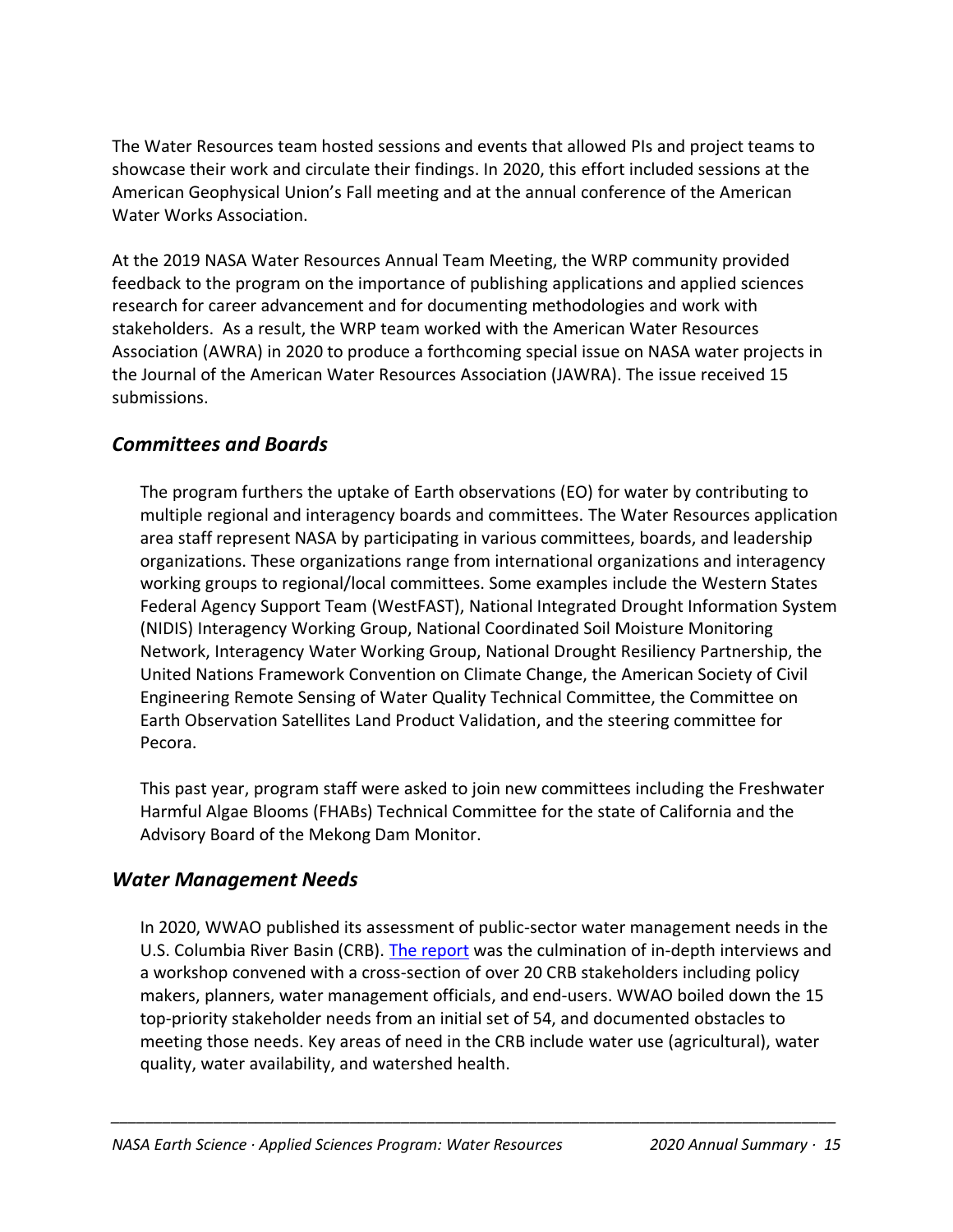WWAO began water needs assessments in the Missouri and Rio Grande River Basins, following a similar approach to that developed for the Columbia and Colorado River Basins.

As part of WWAO's Water Alliance with the private sector, the team conducted an assessment to understand perceived needs in the water industry. Ten organizations took part in detailed interviews with WWAO. The inputs were published in an internal report. Organizations participating in the assessment included geospatial data providers (Esri, Quantum Spatial, Maxar Technologies); companies that supply infrastructure, treatment, and engineering services (Tetra Tech, Jacobs Engineering, Parsons, AECOM); a provider of water technology acceleration (Waterstart); a water utility (California Water Services Group); and a foundation focused on freshwater conservation and restoration (The Freshwater Trust). On the whole, interviewees responded positively about exploring collaboration and technology-transition opportunities with WWAO and expressed enthusiasm about how NASA might inform remote-sensing solutions for the water industry.

WWAO launched an online NASA [Water Portal](https://wwao.jpl.nasa.gov/water-portal/) that catalogs the high-priority western water management needs it has identified and NASA capabilities that could be readily harnessed by stakeholders in the west. The portal is designed for use by water managers and researchers. Stakeholders can submit their own needs and capabilities and explore existing ones through an interactive map and interface. The [Internet of Water](https://internetofwater.org/) invited WWAO to present [its](https://wwao.jpl.nasa.gov/) new Water Portal to its board. WWAO also launched a redesigned version of its [website](https://wwao.jpl.nasa.gov/) to support the new portal.

#### *Setting the Standard*

By supporting applications research and through direct participation by program staff, the Water Resources application area contributed to the creation and release of multiple internationally recognized, standard-setting documents. One example was the 2020 release of the [Soil Moisture Product Validation Good Practices Document](https://lpvs.gsfc.nasa.gov/PDF/CEOS_SM_LPV_Protocol_V1_20201027_final.pdf)**.** The final communityaccepted version was endorsed by the Committee on Earth Observation Satellites (CEOS) Working Group on Calibration & Validation (WGCV). The Global Climate Observing System (GCOS) included soil moisture in its list of Essential Climate Variables (ECVs) to express the important role soil moisture plays in Earth's water, energy, and carbon cycle. Soil moisture has a major impact on agriculture, land surface hydrology, weather, and climate forecasting. This document is a community-based effort to provide recommendations on good practices for the validation of global to regional soil moisture products.

#### *Technology Transition*

WWAO is uniquely placed to help transition water technology from NASA to partners managing water in the western United States. Its focus on Research to Operations (R2O) carves paths to water decision-makers and boosts spinoff efforts. In 2020, WWAO staff cowrote a paper on best practices for achieving R2O in the water sphere with the Western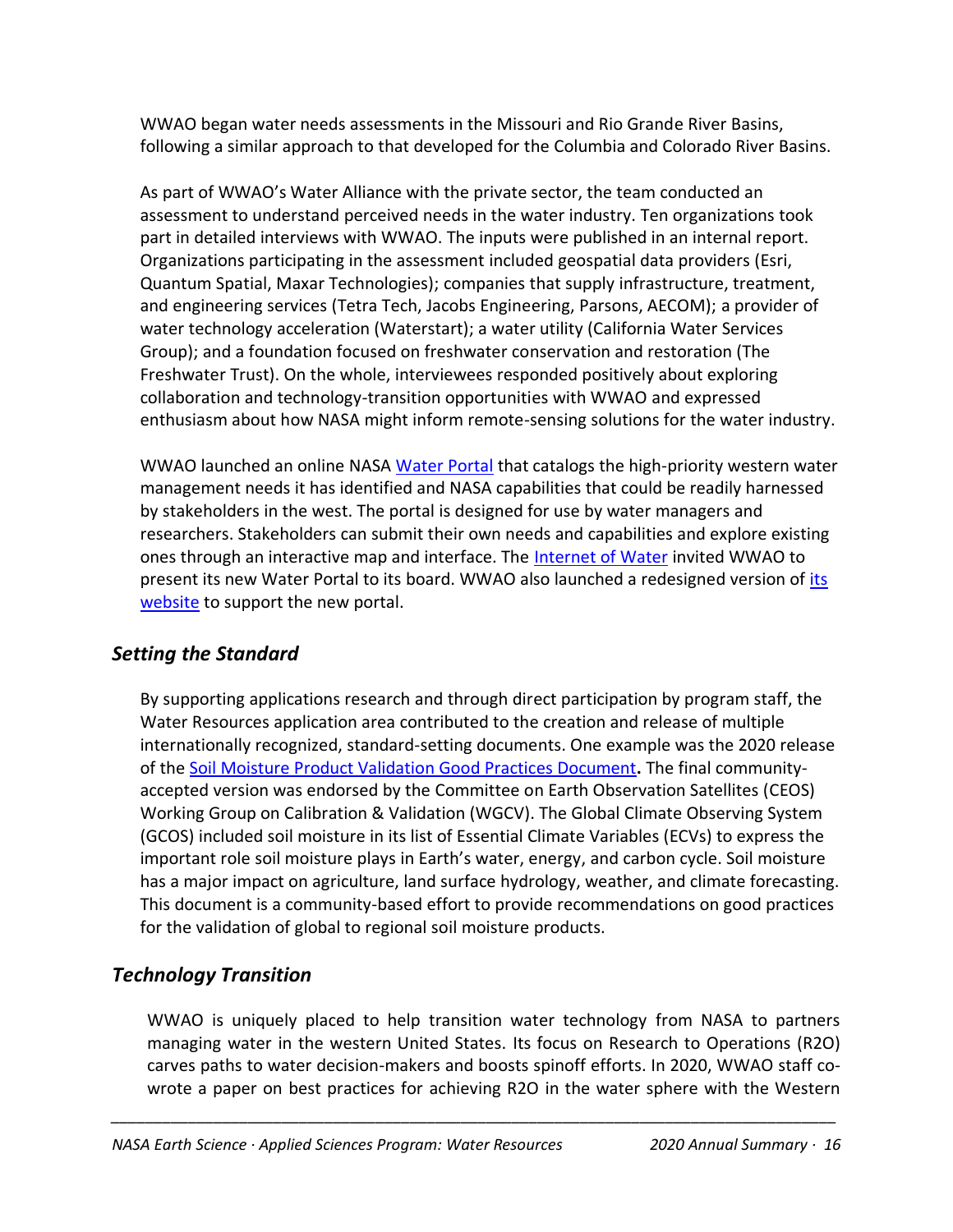States Water Council and U.S. Environmental Protection Agency. The paper's conclusions are consistent with results from WWAO's 2019 Technology Transition Workshop and ongoing work to boost federal R2O.

WWAO has worked with NASA's ASO since 2016 to transfer applications of remotely sensed snow data to western water managers. ASO can forecast snow water equivalent (SWE) with 98% accuracy and, in 2018, WWAO's business-case analysis determined that a commercial spinoff of ASO was viable. WWAO's snow projects from 2016 to 2020 established operational pathways that enabled ASO data to improve forecasts at the California Department of Water Resources and Colorado River Basin Forecast Center. Collectively, this work helped culminate in ASO spinning off to the private sector.

Although the ASO was fully transitioned from NASA to the commercial sector in 2019, WWAO continued to monitor ASO, Inc. and observed strong indicators of the value of ASO data for water management in the West. For example, in August 2020, the U.S. [Senate and](https://gcc02.safelinks.protection.outlook.com/?url=https%3A%2F%2Furldefense.us%2Fv3%2F__https%3A%2F%2Fgcc02.safelinks.protection.outlook.com%2F%3Furl%3Dhttps*3A*2F*2Fharder.house.gov*2Fmedia*2Fpress-releases*2Fharder-feinstein-introduce-bill-improve-water-management-airborne-snow%26data%3D04*7C01*7Cforrest.s.melton*40nasa.gov*7Cccce6428f3554718498808d8e598af53*7C7005d45845be48ae8140d43da96dd17b*7C0*7C0*7C637511791227577305*7CUnknown*7CTWFpbGZsb3d8eyJWIjoiMC4wLjAwMDAiLCJQIjoiV2luMzIiLCJBTiI6Ik1haWwiLCJXVCI6Mn0*3D*7C1000%26sdata%3DW237Yao*2Bm4ROXOnZezWA5NfXuPoD*2FutHLd7*2F7isDCjg*3D%26reserved%3D0__%3BJSUlJSUlJSUlJSUlJSUlJSUlJSUlJQ!!PvBDto6Hs4WbVuu7!Zae3VhkSnaMcGDtk8te9wWxAopWtw1R6ZuLrWUTkqFUfEJGB9kXFOgUf4HRxXIOeIUfu%24&data=04%7C01%7Csarah.brennan%40nasa.gov%7Cddf76dba9f964b9f287b08d8e5c0d803%7C7005d45845be48ae8140d43da96dd17b%7C0%7C0%7C637511963716496494%7CUnknown%7CTWFpbGZsb3d8eyJWIjoiMC4wLjAwMDAiLCJQIjoiV2luMzIiLCJBTiI6Ik1haWwiLCJXVCI6Mn0%3D%7C1000&sdata=cJCSLVr3zEoOnD3bVN7lW252hr5LFP4GO80EI%2B2mfUc%3D&reserved=0)  [House of Representatives](https://gcc02.safelinks.protection.outlook.com/?url=https%3A%2F%2Furldefense.us%2Fv3%2F__https%3A%2F%2Fgcc02.safelinks.protection.outlook.com%2F%3Furl%3Dhttps*3A*2F*2Fharder.house.gov*2Fmedia*2Fpress-releases*2Fharder-feinstein-introduce-bill-improve-water-management-airborne-snow%26data%3D04*7C01*7Cforrest.s.melton*40nasa.gov*7Cccce6428f3554718498808d8e598af53*7C7005d45845be48ae8140d43da96dd17b*7C0*7C0*7C637511791227577305*7CUnknown*7CTWFpbGZsb3d8eyJWIjoiMC4wLjAwMDAiLCJQIjoiV2luMzIiLCJBTiI6Ik1haWwiLCJXVCI6Mn0*3D*7C1000%26sdata%3DW237Yao*2Bm4ROXOnZezWA5NfXuPoD*2FutHLd7*2F7isDCjg*3D%26reserved%3D0__%3BJSUlJSUlJSUlJSUlJSUlJSUlJSUlJQ!!PvBDto6Hs4WbVuu7!Zae3VhkSnaMcGDtk8te9wWxAopWtw1R6ZuLrWUTkqFUfEJGB9kXFOgUf4HRxXIOeIUfu%24&data=04%7C01%7Csarah.brennan%40nasa.gov%7Cddf76dba9f964b9f287b08d8e5c0d803%7C7005d45845be48ae8140d43da96dd17b%7C0%7C0%7C637511963716496494%7CUnknown%7CTWFpbGZsb3d8eyJWIjoiMC4wLjAwMDAiLCJQIjoiV2luMzIiLCJBTiI6Ik1haWwiLCJXVCI6Mn0%3D%7C1000&sdata=cJCSLVr3zEoOnD3bVN7lW252hr5LFP4GO80EI%2B2mfUc%3D&reserved=0) put forward bills to fund airborne snow surveys under a Snow Water Supply Forecasting Program run out of the Department of Interior/U.S. Bureau of Reclamation.

In 2020, WWAO also kicked off a market evaluation study to investigate the value of fieldscale evapotranspiration data (ETD) within the private sector. This work will deliver to NASA a survey report with insights into the opportunities and challenges related to ETD products.

WWAO has delivered several successful technology transitions. The overriding finding is that transition requires dedicated program support from project outset. Transition of applied science into action is a challenge faced across federal (and non-federal) agencies. Even the most "successful" projects may need ongoing resources (e.g., for data maintenance or computational resources that cannot be sustained by the partner). WWAO can define and track project-transition requirements, as well as help project leads communicate to partners the potential impact of the NASA capability on water decisions, which can be crucial for uptake.

## **VI. INTERNATIONAL ACTIVITIES**

<span id="page-18-0"></span>The Water Resources application area contributed to many international activities throughout 2020. The application area continues to be an active participant in working groups, committees, and advisory groups of international and foreign activities. This effort includes working with other U.S. entities that have international interests.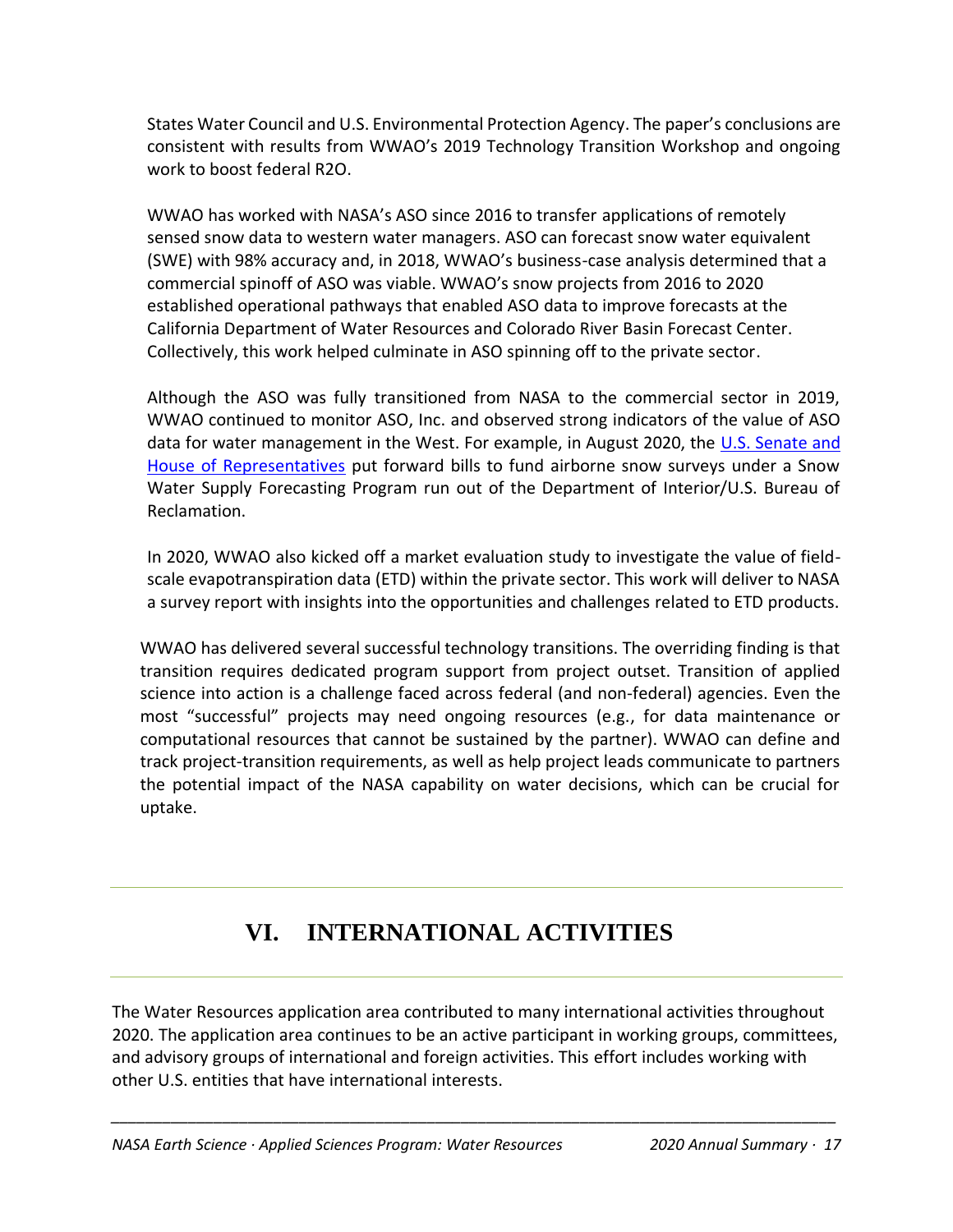For example, Associate Program Manager John Bolten represented the program by serving on the Advisory Board of the Mekong Dam Monitor. The Mekong Dam Monitor is an online platform that uses remote sensing, satellite imagery, and GIS analysis to provide near-real-time reporting and data downloads for numerous previously unreported indicators in the Mekong Basin.

In addition to the internationally directed projects under the GEOGloWS initiative (see below), applications supported by the Water Resources application area demonstrated global applications in 2020.

- PI Eric Hunt (Atmospheric and Environmental Research, Inc.) made advances in his project to develop a flash drought monitoring capability based on the Standardized Evaporative Stress Ratio (SESR) using four different global reanalysis data sets. In 2020, Dr. Hunt and his team completed a thorough case study of the Russia 2010 drought. This paper, "Flash drought development and cascading impacts associated with the 2010 Russian heat wave" is now published in Environmental Research Letters.
- PI Nazmus Sazib (NASA Goddard Space Flight Center) advanced the NASA-USDA global soil moisture product by transitioning the data assimilation system to integrate NASA Land Information System (LIS) atmospheric forcing data to the U.S. Air Force 557 Weather Wing. The resulting surface and root-zone global soil moisture products are available at 10km resolution and with full global coverage every three days and are being operationally applied by the USDA Foreign Agricultural Service (FAS), NASA Harvest, and the Group on Earth Observations Global Agricultural Monitoring (GEOGLAM) to help inform international agriculture monitoring and forecasting. Other users include the NASA Disasters Portal and thousands of users through Google Earth Engine.
- PI Charon Birkett made progress with her project titled, "Global Reservoir and Lake Monitoring- Sustained Water Level Monitoring for Agriculture Regional Security, and Inland Fisheries." This project refines, tests, and implements an inland water monitoring system that delivers archival and operational surface water level products for science and applied science projects that focus on lakes/reservoirs/wetlands and river reaches. In 2020, Dr. Birkett and her team developed a test case of wetland regions as part of an extension to the Global Reservoirs and Lakes Monitor (GREALM). The team is also partnering with PI Jack Eggleston (USGS) on his project titled, "River Discharge determination for Alaska," by providing altimetric water level products for Alaskan river reaches."
- PI Chris Hain (NASA Marshall Space Flight Center) neared an operational level ARL with his project titled, "Development of a Global Evaporative Stress Index (ESI) Based on Thermal and Microwave Land Surface Temperature (LST) towards Improved Monitoring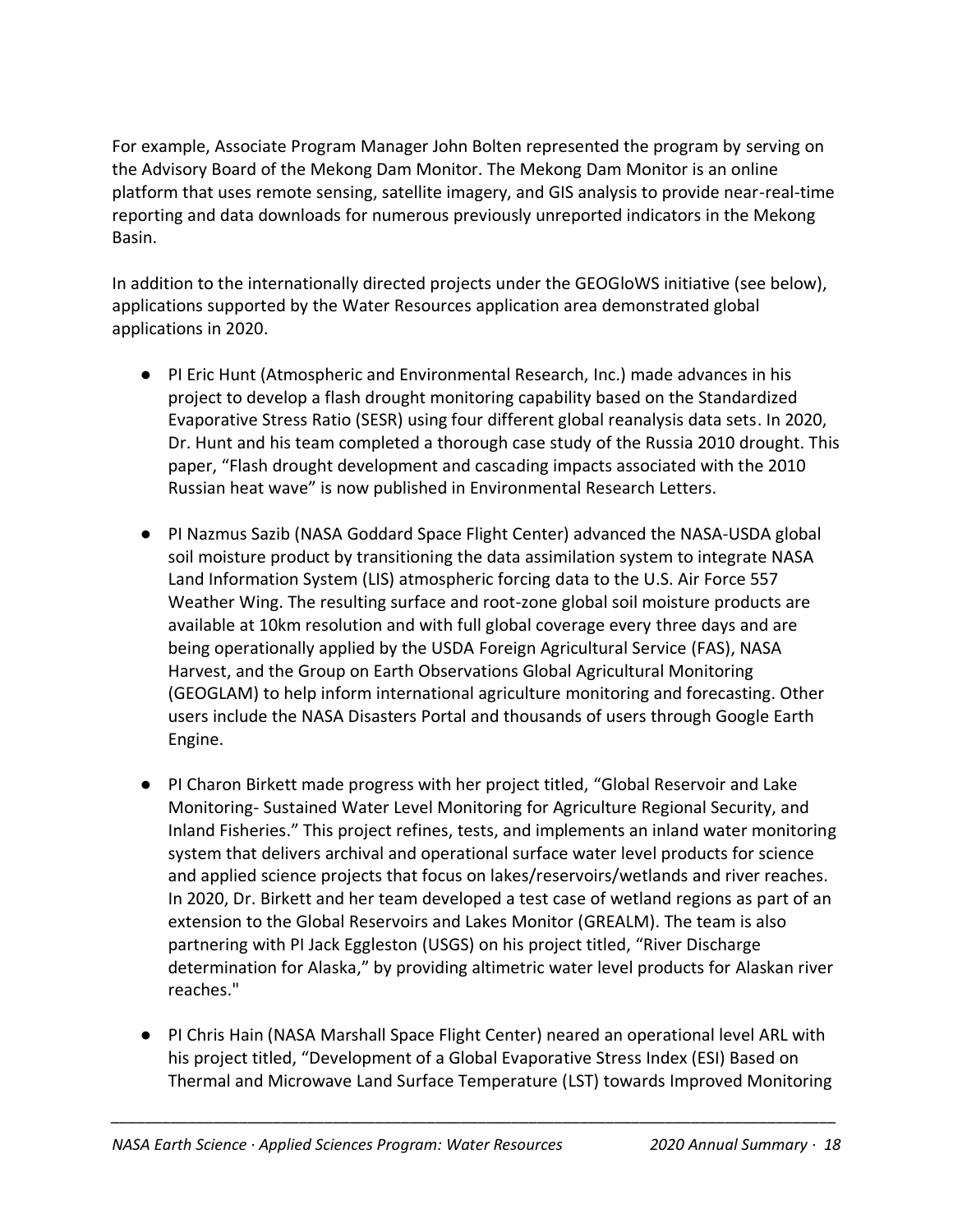of Agricultural Drought," in 2020. The project is developing a global agricultural monitoring tool with a focus on providing early warning of developing vegetation stress to agricultural decision-makers and stakeholders at relatively high spatial resolution (5 km). The team has developed a thermal-only ESI (ARL  $\sim$  8) now being run in near-realtime at NASA Short-term Prediction Research and Transition Center (SPoRT) and providing weekly updates to project stakeholders. The thermal infrared and microwave (TIR+MW) ESI (ARL ~6) is being ported to NASA SPoRT and has begun evaluation with project partners.

### *Group on Earth Observations Global Water Sustainability (GEOGloWS)*

GEOGloWS is a Group on Earth Observations (GEO) initiative designed to support the development and sustainable use of the world's water resources by bringing together those who need information to make better decisions with those who can provide relevant and robust information. This process involves data, analysis, product development and distribution, and support for the use of data products and research results to explore new applications and solutions to existing and emerging needs.

The Applied Sciences Program is managing four GEOGloWS projects from a competitive ROSES solicitation (see project summaries and 2020 highlights in Appendix A):

- "AmeriGEOSS Cloud-based Platform for Deployment of GEOGloWS," PI-Daniel Ames, Brigham Young University
- "Optimizing the Indus Basin Irrigation System," PI-Karl Rittger, University of Colorado
- "Risk and Capacity Development for Two Indian River Basins," PI-Venkat Lakshmi, University of Virginia
- "Surface Water Changes over the Lower Mekong," PI-Hongki Lee, University of Houston

## **VII. LOOKING AHEAD**

<span id="page-20-0"></span>The Water Resources application area looks to 2021 as a year of growth, expansion, and an opportunity to strengthen application impacts. The team is committed to creating and encouraging a diverse and inclusive work environment. The program will use 2021 as a planning year, establishing a strategy for the Water Resources application area that aligns to the Applied Sciences Program strategy. In addition, the application area is planning to roll out a communications plan to better share the stories and successes of the applications of NASA data for water resources management. Combined, these plans will be the catalysts to engage new